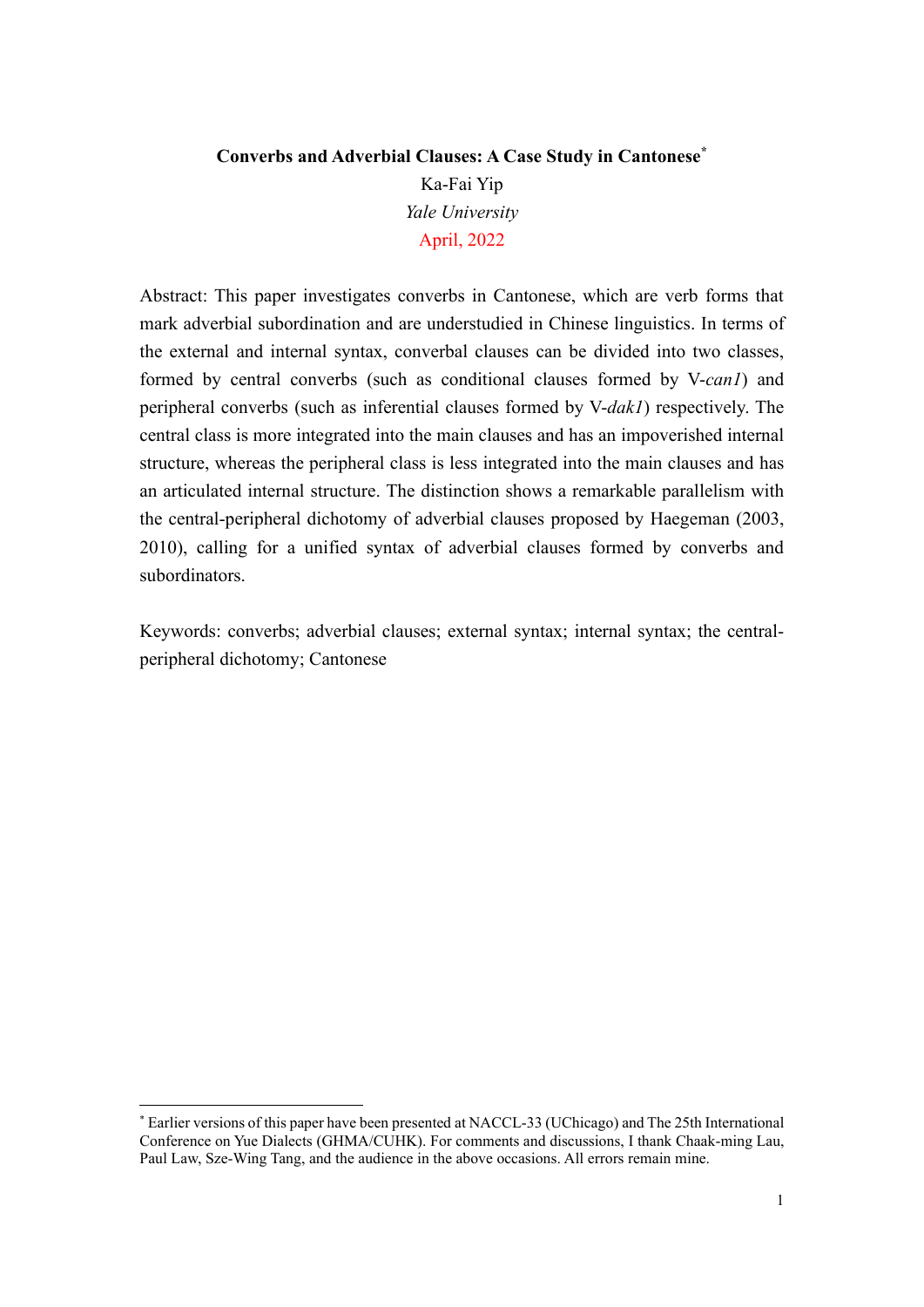#### **1. Introduction**

A subset of Cantonese verbal suffixes triggers obligatory adverbial subordination (Tang 2018, 2022, Yip 2019). For example, with the presence of the universal quantificational suffix *-can* in [\(1\),](#page-1-0) the first clause must be subordinated to a following main clause as a conditional free relative (Lee 2017).<sup>1</sup> Another case is *-dak* with a "realization" sense in [\(2\)](#page-1-1) (Luke 1999), where the first clause is a rationale for the main clause's assertion.<sup>2</sup>

- <span id="page-1-0"></span>(1) [Keoi jam-**can** naai], \*(go tou zau wui tung) 3SG drink-CAN milk CL stomach then will ache 'Whenever he drank milk, his tummy will feel bad.'
- <span id="page-1-1"></span>(2) [Keoi jam**-dak** naai], \*(go tou zau wui tung gaa3 laa1) 3SG drink-DAK milk CL stomach then will ache SFP SFP 'Since he drank milk, it's certain that his tummy will feel bad.'

Similar verb forms are commonly found in many languages (Haspelmath 1995b), such as Lithuanian, Mongolian, Portuguese, Hindi-Urdu, Korean, Japanese, Modern Greek, etc. They are referred to as *converbs* (not to be confused with *coverbs*), defined as "a nonfinite verb form whose main function is to mark adverbial subordination" (Haspelmath 1995b:3). An analogy is the absolute constructions formed by adverbial participles in English, as in *Staying in New York, they often visit their parents* (Greenbaum 1973, Stump 1985).<sup>3</sup> The verb forms V*-can* and V*-dak* in [\(1\)](#page-1-0)[-\(2\)](#page-1-1) mark adverbial subordination and fall into the category of converbs (for detailed arguments see Yip 2019 and Tang 2022).<sup>4</sup> Mandarin V-*zhe*-V-*zhe* can also be regarded as a converb.

Cantonese has at least 11 converbs (Tang 2018, 2022, Yip 2019). 5 Despite the robustness, converbs are understudied in Cantonese and even Chinese linguistics in general. The goal of this paper is two-fold. First, I provide a sketch for Cantonese

<sup>1</sup> Cantonese examples are transcribed in *Jyutping* (the Linguistic Society of Hong Kong Cantonese Romanization Scheme, 1993). Tones are represented when necessary, with 1=high level [55]/[1], 2=high rising  $[35]/[1]$ , 3=mid-level  $[33]/[1]$ , 4=low falling  $[21]/[1]$ , 5=low rising  $[13]/[1]$ , 6=low level  $[22]/[1]$ . Abbreviations: 1,2,3=first, second, third person respectively; CL=classifier; FOC=focus marker, MOD=modifier marker; PASS=passive marker, PFV=perfective aspect marker; PL=plural; RSLT=resultative complement marker, SG=singular, SFP=sentence-final particle.

<sup>&</sup>lt;sup>2</sup> While this *-dak* is often accompanied with a "realized" event, there are cases where the event is not yet happened. See Yip (2018) for an alternative suggestion that *-dak* conveys intention to perform an action. <sup>3</sup> English participles may be adjectival or nominal (gerunds), and hence not converbs in a strict sense.

<sup>4</sup> Since Cantonese does not have morphological marking for finiteness, the first half of Haspelmath's (1995b) definition does not apply. Alternatively, Nedjalkov's (1995) broader definition can be adopted, which includes verb forms that alternate between a finite use and a converbal use.

<sup>&</sup>lt;sup>5</sup> In total 13 in Tang (2018), 12 in Tang (2022) and 11 in Yip (2019). In this paper, I adopt the inventory in Yip (2019). See Section 2 and footnote [7](#page-4-0) for discussions.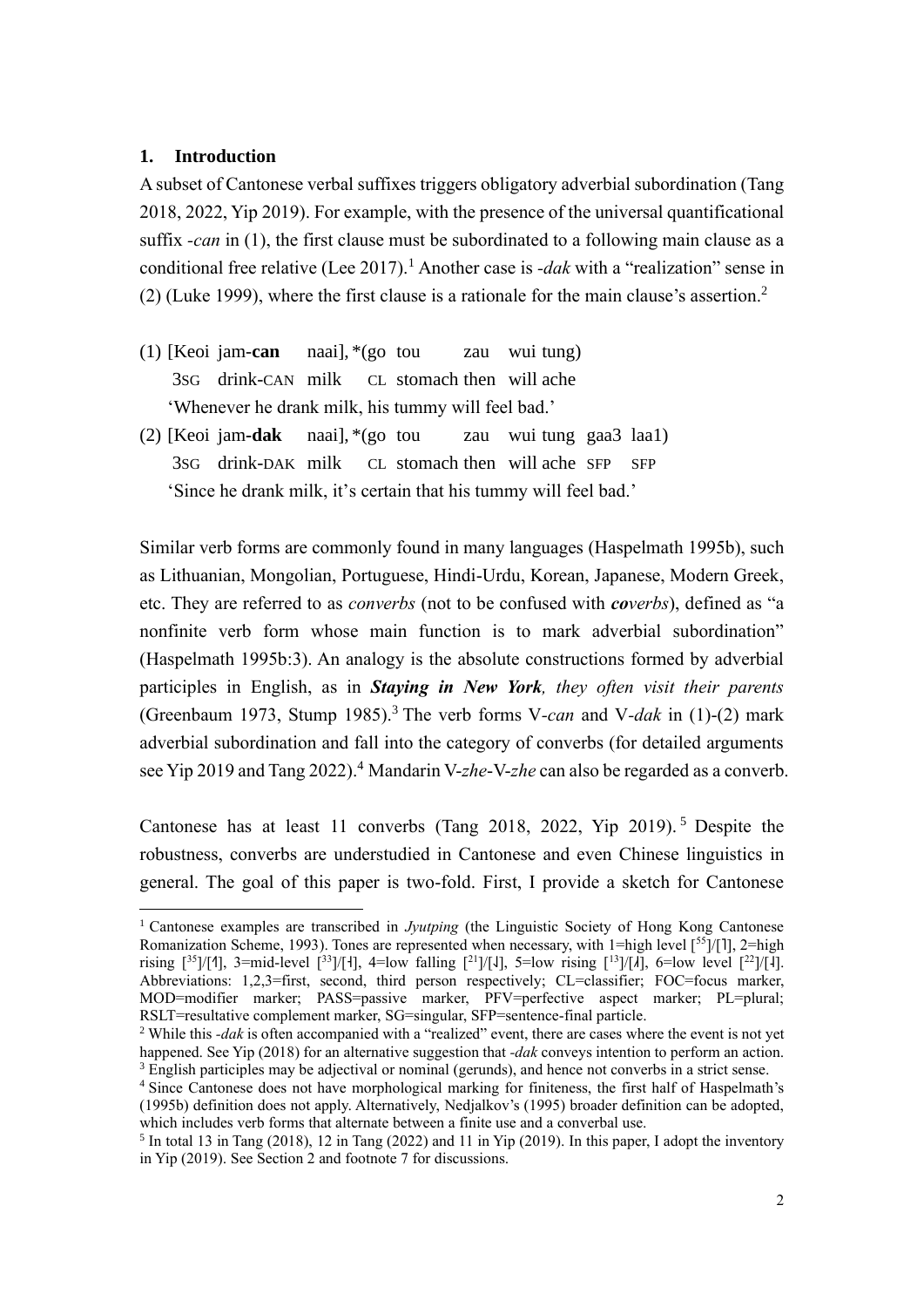converbs to fill the empirical gap, which enables further cross-linguistic comparison with other languages. Second, within the generative framework, I present a structural analysis of converbal clauses. I show that converbal clauses can be divided into two classes according to their degree of integration into main clauses (*external syntax*), and richness of their clausal structure (*internal syntax*). The first class, represented by V*can*, has a lower attachment site and an impoverished internal structure. The second class, represented by V-*dak*, has a higher attachment site and an articulated internal structure. The distinction, together with the clausal relations expressed, is remarkably similar to adverbial clauses formed by subordinators (Haegeman 2003a,b, 2010; *cf.* Wei & Li 2018 for Mandarin). This shows that Haegeman's central-peripheral dichotomy is also attested in converbal clauses, which consequently enriches the empirical coverage of the theory of adverbial clauses. Therefore, I adopt the same terminology and refer to the first class as *central converbs* and the second as *peripheral converbs*.

The rest of the paper is organized as follows. Section 2 describes the basic properties of Cantonese converbs. Section 3 and 4 examine the differences between central and peripheral converbal clauses in their external syntax and internal syntax respectively. Section 5 concludes with remarks on the parallelism with adverbial clauses formed by subordinators.

## **2. Basic properties of converbs in Cantonese**

First, as mentioned in the introduction, converbs in Cantonese trigger obligatory adverbial subordination to a main clause, as in [\(1\)](#page-1-0)[-\(2\).](#page-1-1) Their rigid "incompleteness effects" should be distinguished with the incompleteness effects displayed by the perfective suffix like *-zo* in Cantonese or -*le* in Mandarin (Tsai 2008, Tang 2018, Sun 2020), since the converbal clauses cannot standalone even with temporal adverbs and sentence-final particles (SFPs) with a plausible reading, as shown in [\(3\)](#page-2-0)[-\(4\).](#page-2-1)

- <span id="page-2-0"></span>(3) \*Keoi batnau jam-**can** naai gaa3. 3SG always drink-CAN milk SFP Int.: 'He always drinks milk.'
- <span id="page-2-1"></span>(4) \*Keoi jiging jam-**dak** naai laa3. 3SG already drink-DAK milk SFP Int.:'He has already drank milk.'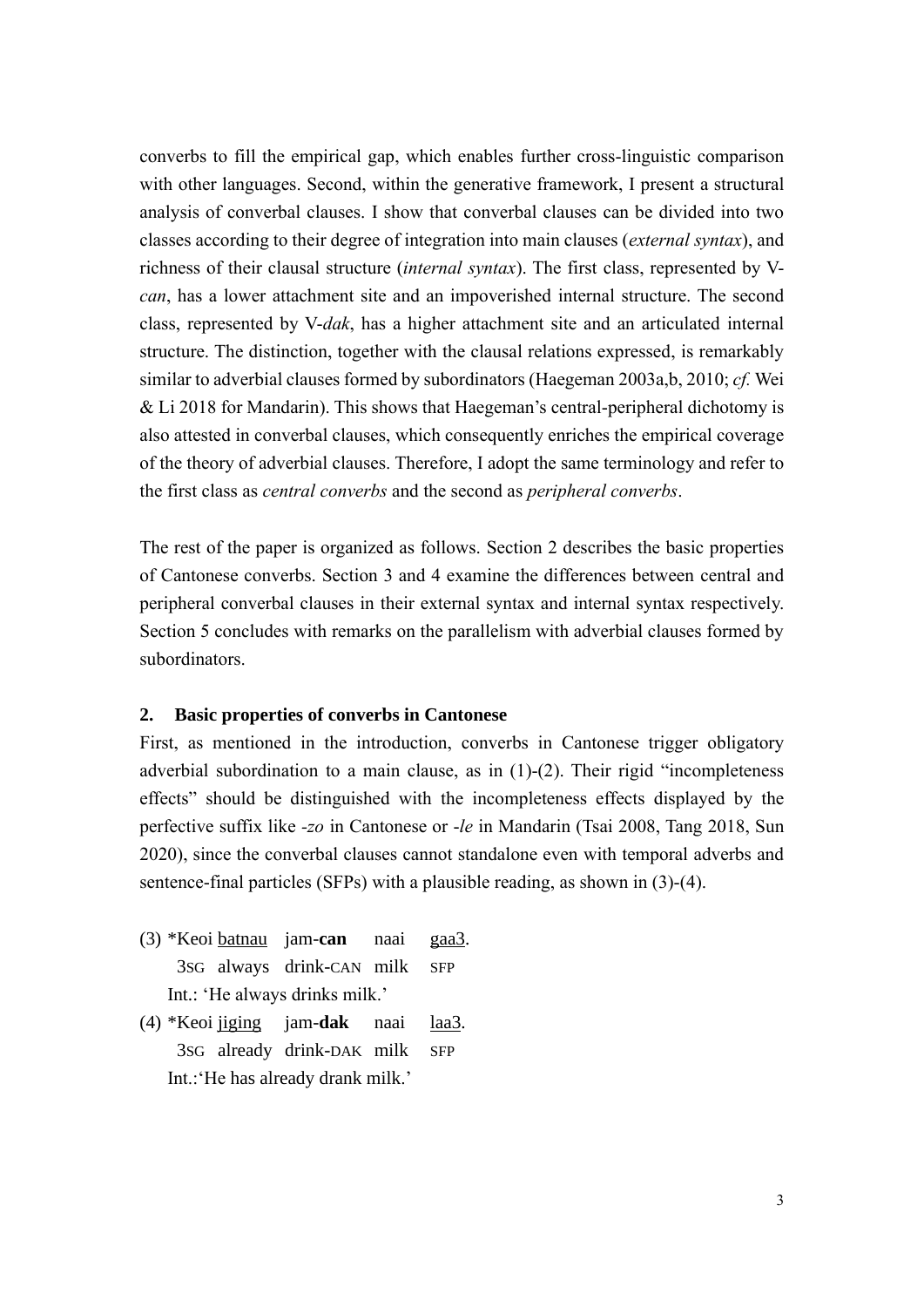Second, Cantonese converbs encode requirements on clausal relations. Unlike English absolute constructions, Cantonese converbal clauses can only express one or two clausal relations. They are "specialized converbs" in Haspelmath's (1995a) terms, as opposed to "contextual converbs" which may be interpreted as multiple clausal relations. For instance, *-can* clauses express either an event conditional or a conditional free relative reading (Lee 2017), which can be marked by overt subordinators *zijiu* 'as long as, (lit.) only if' and *muidong* 'whenever' respectively ([=\(5\)\)](#page-3-0). Notably, *-can* clauses cannot be interpreted as temporal, casual or concessive, as i[n \(6\).](#page-3-1) Similarly, *-dak* clauses express an inferential/rationale or premise conditional relation (in Haegeman's 2003a sense). The converbal clause is the rationale/premise of the main clause's assertion, compatible with *geijin* 'since' and *jyugwo* 'if' in [\(7\).](#page-3-2) *-Dak* clauses cannot be interpreted as temporal, event conditional, causal or concessive  $(=(8))$  $(=(8))$ . Other converbs also have similar requirements. See Appendix for descriptions with naturally occurring examples.

- <span id="page-3-0"></span>(5) [(Zijiu/ muidong) keoi jam-**can** naai], go tou zau tung only.if whenever 3SG drink-CAN milk CL stomach then ache 'Whenever he drank milk, his tummy will feel bad.'
- <span id="page-3-1"></span>(6) {\*dong/??jyugwo/\*janwai/ \*geijin/ \*seoijin } keoi jam-**can** naai, … when if because since although 3sG drink-CAN milk
- <span id="page-3-2"></span>(7) [(Geijin/ jyugwo) keoi jam-**dak** naai], go tou zau tung gaa3 laa1 since if 3SG drink-DAK milk CL stomach then ache SFP SFP 'Since/if he drank milk, it's certain that his tummy will feel bad.'
- <span id="page-3-3"></span>(8) {\*Muidong/??dong/\*zijiu/ ??janwai/ \*seoijin } keoi jam-**dak** naai, … Whenever when only.if because although 3SG drink-DAK milk

Third, I suggest that Cantonese converbs can be divided into two groups: central converbs and peripheral converbs, as summarized in [\(9\).](#page-4-1) The classification is based on their internal and external syntax. As I will show in Section 3-4, central converbal clauses have a lower attachment site to main clauses and an impoverished internal structure, whereas peripheral converbal clauses have a higher attachment site to main clauses and a richer internal structure.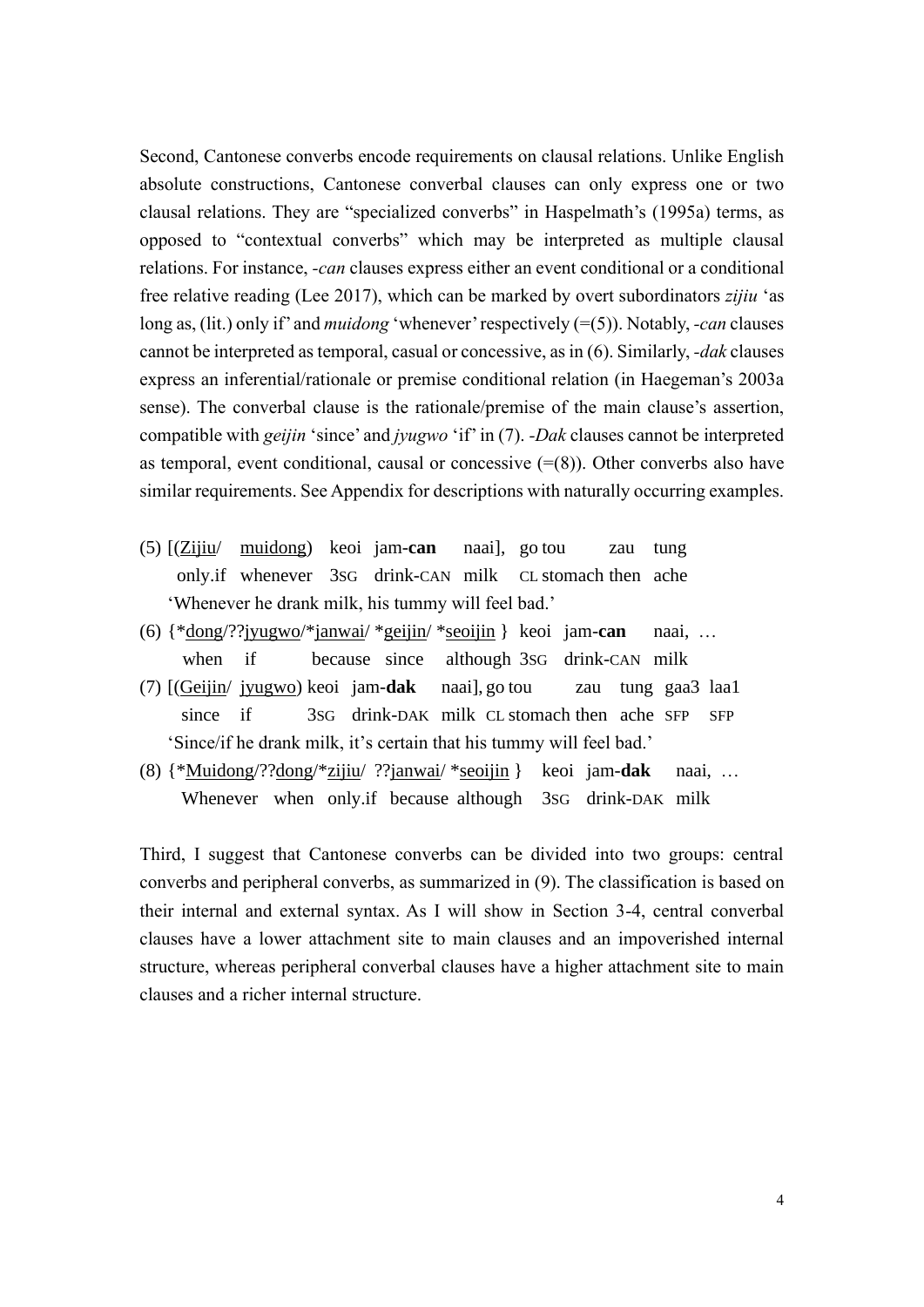<span id="page-4-1"></span>

|  | (9) The inventory of converbs in Cantonese <sup>6,7</sup> |
|--|-----------------------------------------------------------|
|  |                                                           |

<span id="page-4-0"></span>

| <b>Class I: Central</b>                         | <b>Class II: Peripheral</b> |                                  |               |  |
|-------------------------------------------------|-----------------------------|----------------------------------|---------------|--|
| <b>VV-haa2</b> (VV $\mathbb{F}$ )               | Temporal                    | <b>V-dak1</b> (V 得)              | Inferential/  |  |
| <b>V</b> -loeng5- <b>V</b> (V $\overline{M}$ V) | Temporal                    |                                  | premise       |  |
|                                                 |                             |                                  | conditional   |  |
| V-hei2soeng5lai4                                | Temporal/conditional        | $V$ -hoi $I(V H)$                | Inferential/  |  |
| (V起上嚟)                                          |                             |                                  | premise       |  |
| <b>V-hei2</b> (V起)                              | Temporal/conditional        |                                  | conditional   |  |
| $V\text{-}can1$ (V 親)                           | Conditional                 | V-gik6 ( $V \overline{\omega}$ ) | Concessive/   |  |
|                                                 |                             | $(degree)^8$                     | unconditional |  |
| <b>V</b> -gik6 (V $\overline{\omega}$ )         | Unconditional               | $V$ -dak $1$ lai4                | Mixed         |  |
| (quantificational)                              |                             | (V 得嚟)                           | temporal/     |  |
| V-lai4-V-heoi3                                  | Unconditional               |                                  | conditional   |  |
| (V 嚟 V 去)                                       |                             |                                  | assertion     |  |

# **3. The external syntax of converbal clauses**

This section examines differences in external syntax between central converbal *-can* clauses and peripheral converbal *-dak* clauses. I present three types of diagnostics below: ordering, embeddability and relative scope with SFPs.

# *3.1. Ordering*

First, *-can* clauses must follow *-dak* clauses ([=\(10\)\)](#page-4-2), but not the other way round ([=\(11\)\)](#page-5-0). *-Can* clauses are closer to the main clauses, indicative of a lower attachment site.

<span id="page-4-2"></span>(10)[Keoilai**-dak**], [nei gong**-can** je] zau wui bei keoi naau gaa3 laa1 3SG come-DAK 2SG say-CAN thing then will PASS 3SG scold SFP SFP 'Since he came, surely you will get scolded by him whenever you speak.'

<sup>6</sup> Most converbal suffixes have homophonous non-converbal counterparts (except V-*gik6* & V*dak1…lai4*). For example, *-can* has a non-converbal "adversative" in addition to the converbal "habitual" use (Matthews & Yip 1994), which may be treated as different lexical items (Gao 1980, Tang 2015a; but see Sio 2020 for a unified analysis). *-Dak*, apart from the converbal "realization/intention" use, can also be used as a modal, a descriptive phrase marker, or a focus operator (Tang 2002). Synchronically, they not only have different core meanings, but also distinct grammatical properties in terms of verb restriction, object and subject requirements, aspectual properties, and/or even tones (for -*haa2*), etc. For a detailed description, see Yip (2018, 2020) for *-dak* and *-can*, and Tang (2015a) and references therein for other suffixes. Their relation might be a historical one, which I set aside for now.

<sup>7</sup> Tang (2018, 2022) also includes V-*lok6*, V-*zyu6* and V-*zoek6*. However, V-*lok6* indeed expresses a topiclike reading and might be treated as middle constructions, whereas V-*zyu6* and V-*zoek6* do not need a main clause when certain SFPs are present (see Yip 2019 for arguments). Note that V-*hoi1* is excluded in Tang (2022), which is treated as a derived use of the non-converbal habitual V-*hoi1*.

<sup>8</sup> V-*gik6* has two uses: quantifying over events (with eventive predicates) and over degrees (with gradable predicates), dubbed as "quantificational" and "degree" respectively in Tang (2015a). They express different clausal relations (see Appendix) with distinct internal and external syntax (see Section 3-4), and are tentatively treated as two converbs here.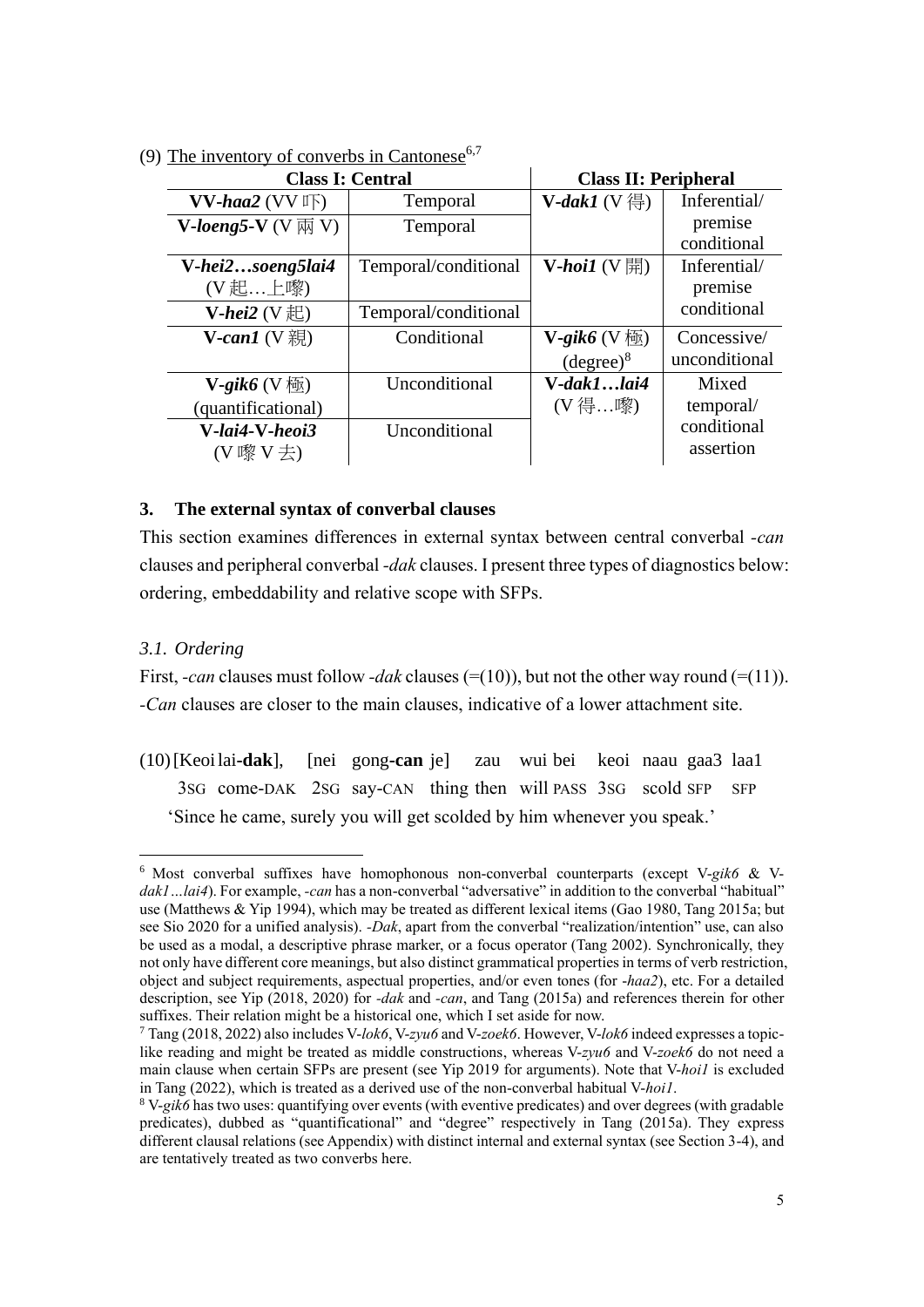<span id="page-5-0"></span>(11) \*[Nei gong**-can**je] [keoi lai**-dak**], zau wui bei keoi naau gaa3 laa1 2SG say-CAN thing 3SG come-DAK then will PASS 3SG scold SFP SFP

## *3.2. Embeddability*

Second, only *-can* clauses but not *-dak* clauses may be embedded in a relative clause or a subject clause (with the main clauses), as in [\(12\)](#page-5-1)[-\(13\).](#page-5-2) Given that relative and subject clauses are CPs, the contrast shows that *-dak* clauses must attach to a position above CP, rendering the main clause too large to be embedded, whereas *-can* clauses may attach within CP and can be embedded.<sup>9</sup>

- <span id="page-5-1"></span>(12) Ngo sik nigo [CP[lai{-**can/\*-dak**}] zau bei jan naau] ge hoksaang 1SG know this come-CAN/-DAK then PASS person scold MOD student 'I know this student who got scolded whenever he came.'
- <span id="page-5-2"></span>(13) [CP [zaa{-**can/\*-dak**} ce] zau fanzoek ] hai nigo hungwen sigei ge daksik drive-CAN/-DAK car then fall.asleep be this minibus driver MOD feature 'That (he) falls asleep whenever driving is one feature of this red minibus driver.'

Further embedding tests by the complement of 'force' (Huang 2017) and resultative complement (Huang 1988) in [\(14\)-](#page-5-3)[\(15\)](#page-5-4) show that *-can* clauses may attach to an even smaller main clause, namely TP. *-Dak* clauses, again, cannot be embedded in a TP.

- <span id="page-5-3"></span>(14) Aamaa bik Aaming [TP [ceot{-**can/\*dak**} gaai] zau jiu daanseng sin1] Mum force Ming go-CAN/-DAK street then need tell SFP 'Mum forces Ming to tell her first whenever he goes out.'
- <span id="page-5-4"></span>(15) Aaming gui-dou  $[T_P \left[ \text{co} \{-\text{can}/\text{*dak} \} \text{ ce} \right]$  dou fanzoek] Ming tired-RSLT sit-CAN/-DAK car all fall.asleep 'Ming is so tired that he will fall asleep whenever he is on a ride.'

#### *3.3. Relative scope with sentence-final particles*

Third, SFPs in Cantonese project a functional head on the clausal spine in a cartographic approach (Sybesma & Li 2007, Tang 2015a, 2020), and form discontinuous constructions with a scope-marking adverbial (Tang 2006 *et seq*). The relative scope with SFPs can be used to diagnose the attachment sites of converbal clauses. For example, the focus SFP *lo1*, which displays root phenomenon (Tang 2008), can only

<sup>9</sup> *-Dak* clauses are embeddable under attitude verbs like *gokdak* 'think' or verbs of saying like *waa* 'say', whose complement clauses may have a larger size than relative and subject clauses. Hence, *-dak* clauses should not be simply regarded as attaching to a root clause.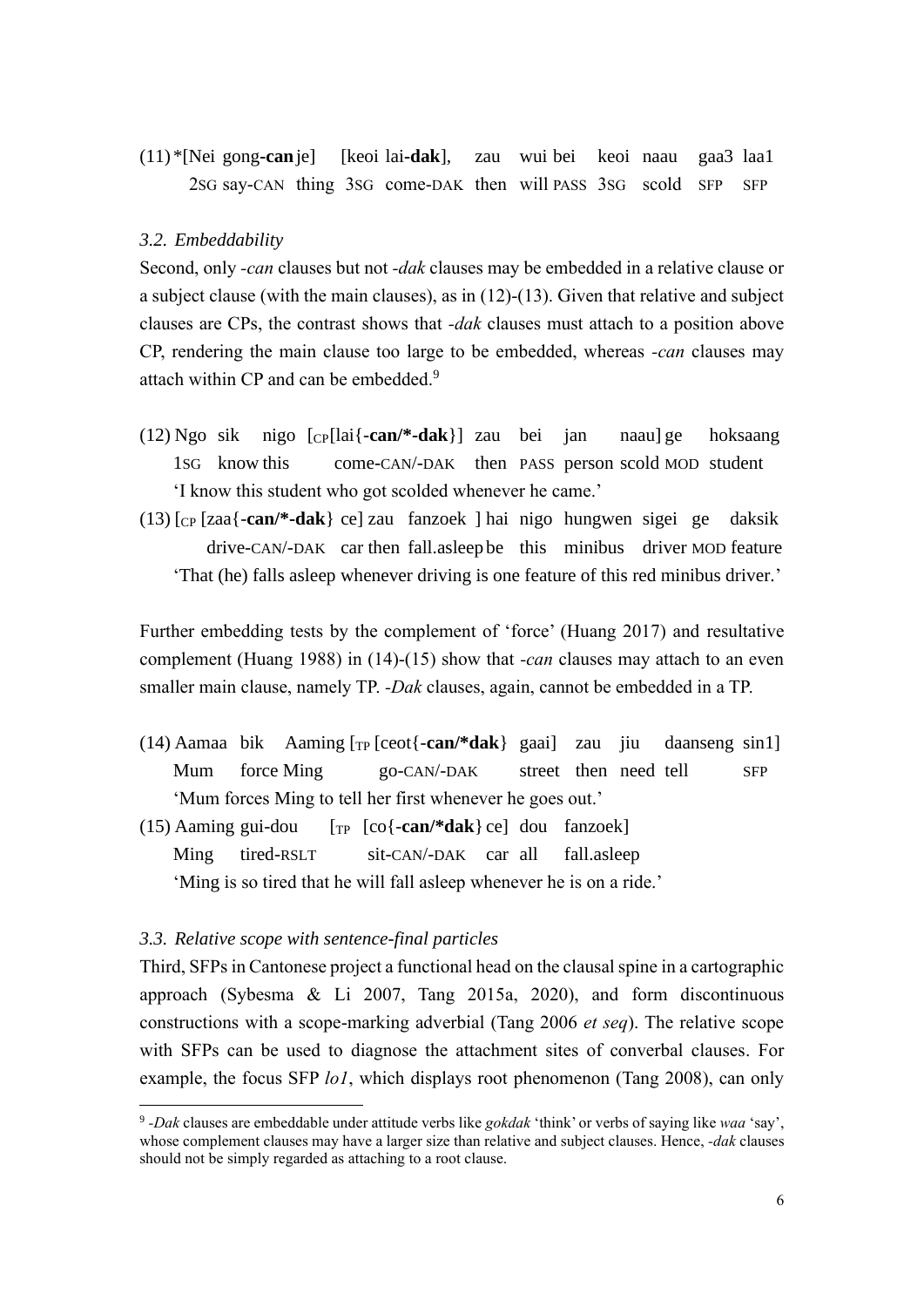take wide scope over *-can* clauses ([=\(16\)\)](#page-6-0) and narrow scope under *-dak* clauses ([=\(17\)\)](#page-6-1), as indicated by the linear order of *mai*. This is consistent with the CP embedding patterns in Section 3.2: *-can* and *-dak* clauses attach lower and higher than CP respectively. Moreover, assuming that *lo1* projects a FocP above CP (*cf.* Rizzi 1997), the lower bound of *-dak* clauses' attachment site can be identified as above FocP.

<span id="page-6-1"></span><span id="page-6-0"></span>

|                                                           |  |  |  |  |  | (16) a. keoi <u>mai</u> [[tai-can syu] dou fanzoek ] <u>lo1</u>     |  | $(log1 > -can)$                                                                                                                                                                                                                                                                                                                                                                                     |  |
|-----------------------------------------------------------|--|--|--|--|--|---------------------------------------------------------------------|--|-----------------------------------------------------------------------------------------------------------------------------------------------------------------------------------------------------------------------------------------------------------------------------------------------------------------------------------------------------------------------------------------------------|--|
|                                                           |  |  |  |  |  | 3sG FOC read-CAN book all fall.asleep SFP                           |  |                                                                                                                                                                                                                                                                                                                                                                                                     |  |
|                                                           |  |  |  |  |  | 'As for him, it's obvious that he falls as leep whenever he reads.' |  |                                                                                                                                                                                                                                                                                                                                                                                                     |  |
|                                                           |  |  |  |  |  |                                                                     |  | b. *keoi [[tai-can syu] mai dou fanzoek $\text{tol}$ ] (*-can > lo1)                                                                                                                                                                                                                                                                                                                                |  |
|                                                           |  |  |  |  |  | 3sG read-CAN book FOC all fall.asleep SFP                           |  |                                                                                                                                                                                                                                                                                                                                                                                                     |  |
|                                                           |  |  |  |  |  |                                                                     |  | (17) a. *keoi mai [[tai- <b>dak</b> syu] wui fanzoek ] $\underline{lo1}$ (* $\underline{lo1}$ /* $\underline{lo1}$ /* $\underline{lo1}$ /* $\underline{lo1}$ /* $\underline{lo1}$ /* $\underline{lo1}$ /* $\underline{lo1}$ /* $\underline{lo1}$ /* $\underline{lo1}$ /* $\underline{lo1}$ /* $\underline{lo1}$ /* $\underline{lo1}$ /* $\underline{lo1}$ /* $\underline{lo1}$ /* $\underline{lo1}$ |  |
|                                                           |  |  |  |  |  | 3sG FOC read-DAK book will fall as leep SFP                         |  |                                                                                                                                                                                                                                                                                                                                                                                                     |  |
|                                                           |  |  |  |  |  |                                                                     |  | b. keoi [[tai- <b>dak</b> syu] mai wuifanzoek $\text{lo1}$ ] (- $\text{dak} > \text{lo1}$ )                                                                                                                                                                                                                                                                                                         |  |
|                                                           |  |  |  |  |  | 3sG read-DAK book FOC will fall as leep SFP                         |  |                                                                                                                                                                                                                                                                                                                                                                                                     |  |
| 'Since he reads, it's obvious that he will fall as leep.' |  |  |  |  |  |                                                                     |  |                                                                                                                                                                                                                                                                                                                                                                                                     |  |

To test how low *-can* clauses may attach to, the TP level SFP *gam3zai6* (Tang 2009) and the *v*P level SFP *faat3* (Cheng 2011, Tang 2019) are employed. As shown in [\(18\)-](#page-6-2) [\(19\),](#page-6-3) *-can* clauses may take narrow scope under *gam3zai6* (scope indicated by *caa-mdo* 'almost') but not *faat3* (scope indicated by *gam* '(like) so'). The lower bound of  *can* clauses' attachment site can be identified as above *v*P.

- <span id="page-6-2"></span>(18) keoi caa-m-do [[tai-**can** syu] dou fanzoek ] gam3zai6 (*gam3zai6* > *-can*) 3SG almost read-CAN book all fall.asleep SFP 'He almost falls asleep whenever he reads books.'
- <span id="page-6-3"></span>(19) a. \*keoi gam [[tai-**can** syu] dou fanzoek ] faat3 (\**faat3* > *-can*) 3SG so read-CAN book all fall.asleep SFP b. keoi [[tai-**can** syu] dou gam fanzoek faat3] (*-can* > *faat3*) 3SG read-CAN book all so fall.asleep SFP 'Whenever he reads books, he falls asleep like so.'

The upper bound of *-dak* clauses can also be examined. Recall that the main clauses denote an assertion given the premise/rationale in *-dak* clauses. The main clause can also have a different illocutionary force such as the question in [\(20\).](#page-7-0) This suggests that *-dak* clauses attach to ForceP, which is higher than CP (i.e. Tang's 2015a, 2020 DegreeP,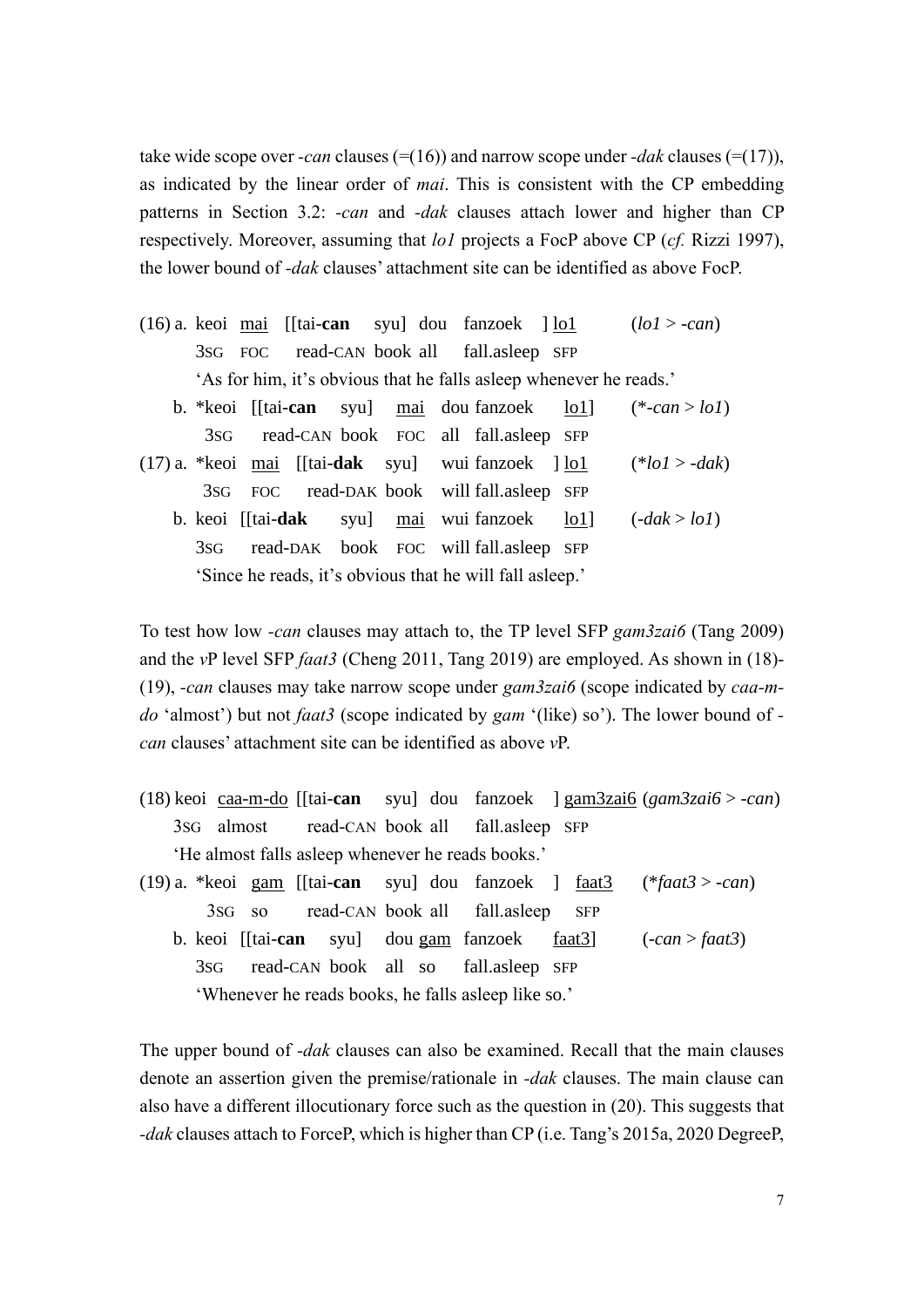*cf.* Rizzi 1997). In [\(21\),](#page-7-1) *-dak* clauses cannot take wide scope over an evidential SFP *wo5* that marks hearsay evidence (Tang 2015b), as indicated by *tenggong* '(lit.) hearsay'. This indicates that the attachment site of *-dak* clauses is lower than Evid(ential)P projected by *wo5* (labelled as SAP in Tang 2015b).

- <span id="page-7-0"></span>(20) [[Keoi lai-**dak**] hai-mai zau wui bong nei]? (question) 3SG come-DAK be-not.be then will help 2SG 'Now that he has come, does it mean that he will help you?'
- <span id="page-7-1"></span>(21) a. \*[[Keoi lai-**dak**] tenggong zau wui bong nei wo5] (\**-dak* > *wo5*) 3SG come-DAK hearsay then will help 2SG SFP
	- b. Tenggong [[keoi lai-**dak**] zau wui bong nei] wo5 (*wo5* > *-dak*) hearsay 3SG come-DAK then will help 2SG SFP 'I heard that since he has come, he will help you.'

### *3.4. Interim summary*

Taking stock, central *-can* clauses attach lower to TP, whereas peripheral *-dak* clauses attach higher to ForceP  $(=(22))$  $(=(22))$ . The syntactic position correlates with their clausal relations: the conditional reading of *-can* clauses is at the event/proposition level, and the conditional/inferential reading of *-dak* clauses is at the illocutionary force level.

<span id="page-7-2"></span> $(22)$  [EvidP  $\ldots$  [ForceP **[-dak clauses**] [FocP  $\ldots$  [CP  $\ldots$  [TP **[-can clauses**] [ $\nu$ P  $\ldots$ 

The arguments can extend to other converbs, such as the contrast in embeddability between central quantificational *-gik* clauses and peripheral degree *-gik* clauses in [\(23\)-](#page-7-3) [\(24\).](#page-7-4) I take CP to be a hallmark for the differences in external syntax between central and peripheral converbal clauses (i.e. attach below vs. above CP).

<span id="page-7-3"></span>(23) Nibun [Aaming tai-**gik** dou tai-m-ming] ge syu (quantificational) this Ming read-GIK all read-not-understand MOD book

'This book which Ming can't understand no matter how many times he reads it.'

<span id="page-7-4"></span>(24) \*Nibun [naan-**gik** dou mou gobun gam naan ] ge syu (degree) this hard-GIK also not.have that so hard MOD book Int.: 'This book such that even though it is hard, it is not as hard as that book.'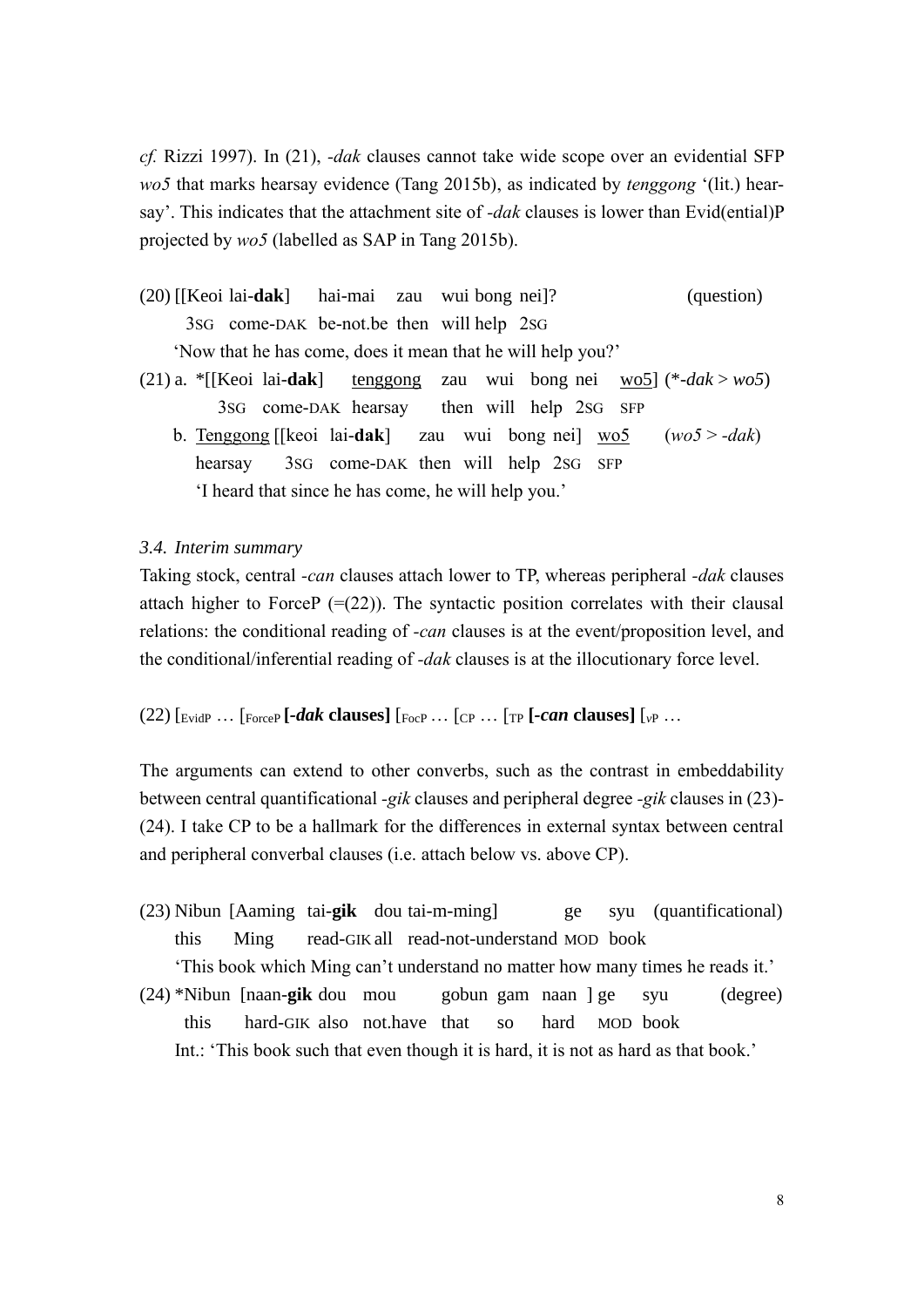## **4. The internal syntax of converbal clauses**

We have seen the external syntax of converbal clauses displays a central-peripheral distinction. This section further examines their differences in the internal syntax. Two kinds of diagnostic tests are employed: temporal specification and functional elements.

### *4.1. Temporal specification*

First, *-can* clauses cannot have a distinct temporal specification with the main clause as in [\(25\)a](#page-8-0), unlike *-dak* clauses in [\(26\).](#page-8-1) 10 In other words, *-can* clauses are always "tenseless", whereas *-dak* clauses are "tensed". Note that without *-can*, an event conditional formed by *zijiu* 'as long as' can have a different tense from the main clause in [\(25\)b](#page-8-0), suggesting that the ungrammaticality of [\(25\)a](#page-8-0) is not due to semantic reasons.

- <span id="page-8-0"></span>(25) a. \*[nei zingwaa zou**-can** nijoeng je ], jigaa zau wui bei lousi naau 2SG just.now do-CAN this thing now then will PASS teacher scold b. [**zijiu** nei zingwaa zou nijoeng je ], jigaa zau wui bei lousi naau only.if 2SG just.now do this thing now thenwill PASS teacher scold
	- 'If you've done that a moment ago, you will be scolded by the teacher now.'
- <span id="page-8-1"></span>(26) [nei zingwaa zou**-dak** nijoeng je ], jigaa zau wui bei lousi naau 2SG just.now do-DAK this thing now then will PASS teacher scold 'Since you've done that a moment ago, you will be scolded by the teacher now.'

# *4.2. Functional elements*

Second, *-can* clauses and *-dak* clauses differ in their ability to accommodate functional elements. A *lin* 'even'-focus can only occur in *-dak* clauses but not *-can* clauses, as in [\(27\).](#page-8-2) This suggests that *-can* clauses are smaller in size and cannot host the focus. Assuming with Huang (2017) that 'even'-focus is a test for finiteness in Chinese, *-can* clauses can be considered non-finite. Together with tense, *-can* clauses may be a "defective" TP, but not a CP or a finite TP. Additionally, the SFP *lok3*, which displays root phenomenon and hence is located above CP (i.e. ForceP), may occur in *-dak* but not *-can* clauses. Therefore, *-dak* clauses are at least as large as ForceP to contain *lok3*.

<span id="page-8-2"></span>(27) [Keoi lin naai dou jam{\*-**can/-dak}** (lok3)], zau jyu-zo toutung laa1 3SG even milk also drink-CAN/-DAK SFP then predict-PFV tum.ache SFP 'Since he even drank milk, he should've known that his tummy would feel bad.'

 $10$  Note that if the main clause does not contain another temporal adverb, a temporal adverb may occur in the *-can* clause, but the interpretation is always at the matrix level (i.e. not semantically embedded).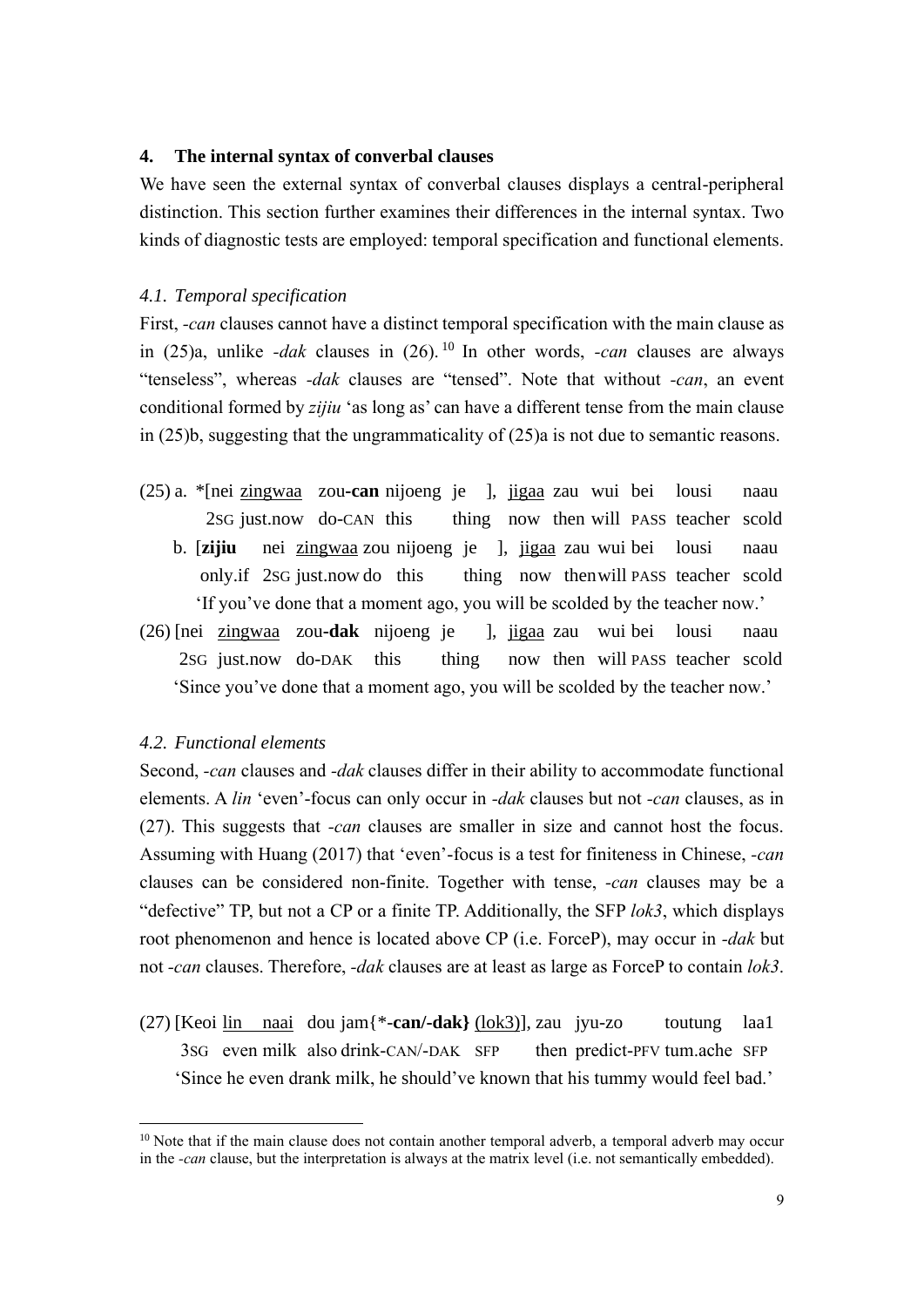### *4.3. Interim summary*

In short, central *-can* clauses are smaller in size and have a "defective" TP, whereas peripheral *-dak* clauses are larger and have a ForceP ([=\(28\)\)](#page-9-0). The former is in line with Tang's (2022) analysis for converbal clauses.

<span id="page-9-0"></span> $(28)$  a.  $[(Sub)$  [TP  $(Subj)$   $[T<sub>defective</sub> ... -can ...]]$ ], [main clause] b.  $[(Sub)|_{\text{ForceP}}$   $[\text{cp} \ \text{[TP (Subi) [T \ \ldots \ \text{-} \text{data} \ \ldots]]]]],$  [main clause]

Two notes are in order. First, the TP "defectiveness" is intended to capture the "tenseless" interpretation. Unlike control clauses, *-can* clauses can host their own (overt) subjects, such a[s \(1\)](#page-1-0) in Section 1. Second, *-can* clauses can also accommodate subordinators such as *zijiu* 'as long as', which are often treated as C heads (e.g. Pan & Paul 2018). However, following the truncation analysis in Haegeman (2003a,b), I suggest that subordinators may not necessarily mark a CP. A subordinator simply takes a clause, but the projections below the subordinator may be "truncated". In English, subordinators like *while* can take a "reduced" clause, such as the adverbial participle in [\(29\).](#page-9-1) I take *-can* clauses containing *zijiu* to be a similar case with a truncated structure in [\(28\)a](#page-9-0).

<span id="page-9-1"></span>(29)While staying in New York, they often visit their parents. (Greenbaum 1973:3, fn4)

Again, the arguments can extend to other converbs, as illustrated by the contrast in temporal specification between central quantificational *-gik* clauses and peripheral degree *-gik* clauses in [\(30\)](#page-9-2)[-\(31\).](#page-9-3) 11

- <span id="page-9-2"></span>(30) \*[Keoi jicin duk-**gik** syu] jigaa dou hai jatsimousing (quantificational) 3SG past read-GIK books now all be achieve.nothing Int.: 'No matter how many degrees he obtained in the past, he is a loser now.'
- <span id="page-9-3"></span>(31) [(Ziksi) keoi jicin lek-**gik** ], jigaa mai dou hai jatsimousing (deg.) even.though 3SG past talented-GIK now FOC also be achieve.nothing 'Even though he was very talented in the past, he is a loser now.'

<sup>&</sup>lt;sup>11</sup> One exception is V-*dak* ... lai, which expresses conditional assertion with a temporal relation (see Appendix), and thus always has the same temporal specification with the main clause. However, *dak…lai* clauses always carry an irrealis mood, suggesting some mood projection above CP.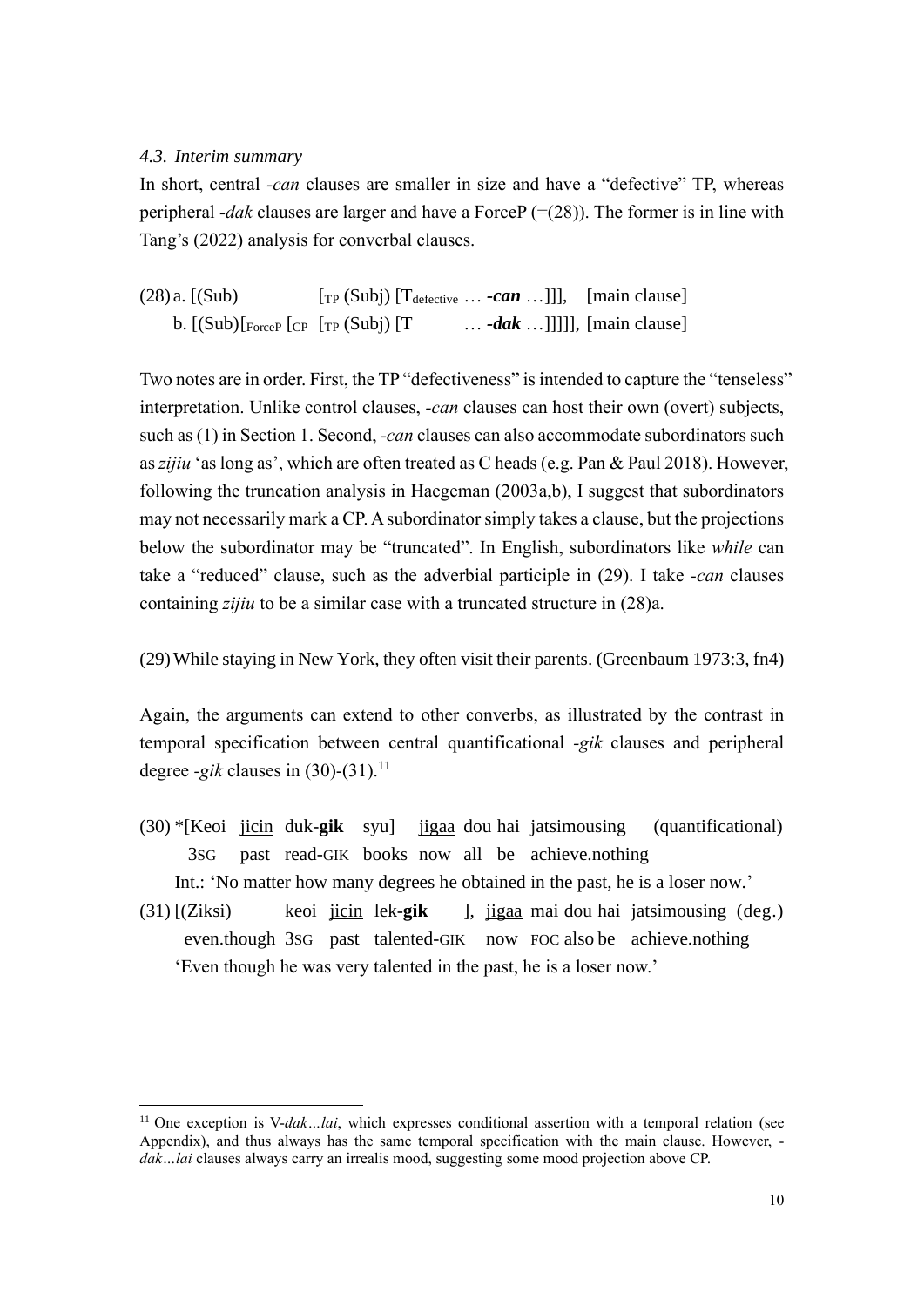#### **5. Concluding remarks**

To conclude, central converbal clauses such as *-can* clauses have a lower attachment site externally, and an impoverished clausal structure internally; on the other hand, peripheral converbal clauses such as *-dak* clauses have a higher attachment site externally, and an articulated clausal structure internally. The dichotomy parallels with adverbial clauses formed by subordinators (Haegeman 2003a,b, 2010; Wei & Li 2018), such as the two *while* clauses in [\(32\):](#page-10-0) the first one is a peripheral adverbial clause (PAC) that attaches higher to a full-fledged CP and has a richer internal structure, whereas the second one is a central adverbial clause (CAC) that attaches lower to TP and has less internal structure (adopting the truncation analysis).

<span id="page-10-0"></span>(32) [Whileconc this ongoing lawsuit probably won't stop the use of lethal injection], it will certainly delay its use [while<sub>temp</sub> the Supreme Court decides what to do]. (Haegeman 2009:399)

Remarkably, the clausal relations expressed by converbal clauses also largely parallel with adverbial clauses: temporal and event conditional relations are both denoted by central converbs and CACs; inferential, premise conditional/conditional assertion, and concessive relations are both denoted by peripheral converbs and PACs (Haegeman  $2003b$ .<sup>12</sup> The strikingly similarities suggest that adverbial clauses have the same syntax despite different markings (i.e. special verb forms vs. subordinators). I have not discussed the role of converbs in forming adverbial clauses. To pursue a unified analysis of converbal and adverbial clauses with subordinators, one may analyze the converbs as agreement markers of the subordinators.<sup>13</sup> They do not directly trigger the adverbial subordination by themselves – instead, they are markers for a subordinator that truly performs the subordinating function. While overt subordinators are not obligatory in converbal clauses, they can often be "recovered" and pronounced (see Appendix). A similar approach is developed in Yip (2019, to appear).

Additionally, the internal and external syntax of converbal clauses show an interesting correlation: *-can* clauses, as defective TPs, attach to a TP in the main clause; *-dak* clauses, as ForcePs, also attach to a ForceP, schematized in [\(33\).](#page-11-0) The clause size seems to determine the attachment site. The "structural matching" effects constitute potential

<sup>&</sup>lt;sup>12</sup> Unconditionals are not discussed in the comprehensive study in Haegeman (2003b). See Chen (2021) the syntax of unconditionals in Mandarin.

<sup>&</sup>lt;sup>13</sup> Precisely, converbs can be agreement markers of operators that form adverbial clauses, such as the temporal operator *when*.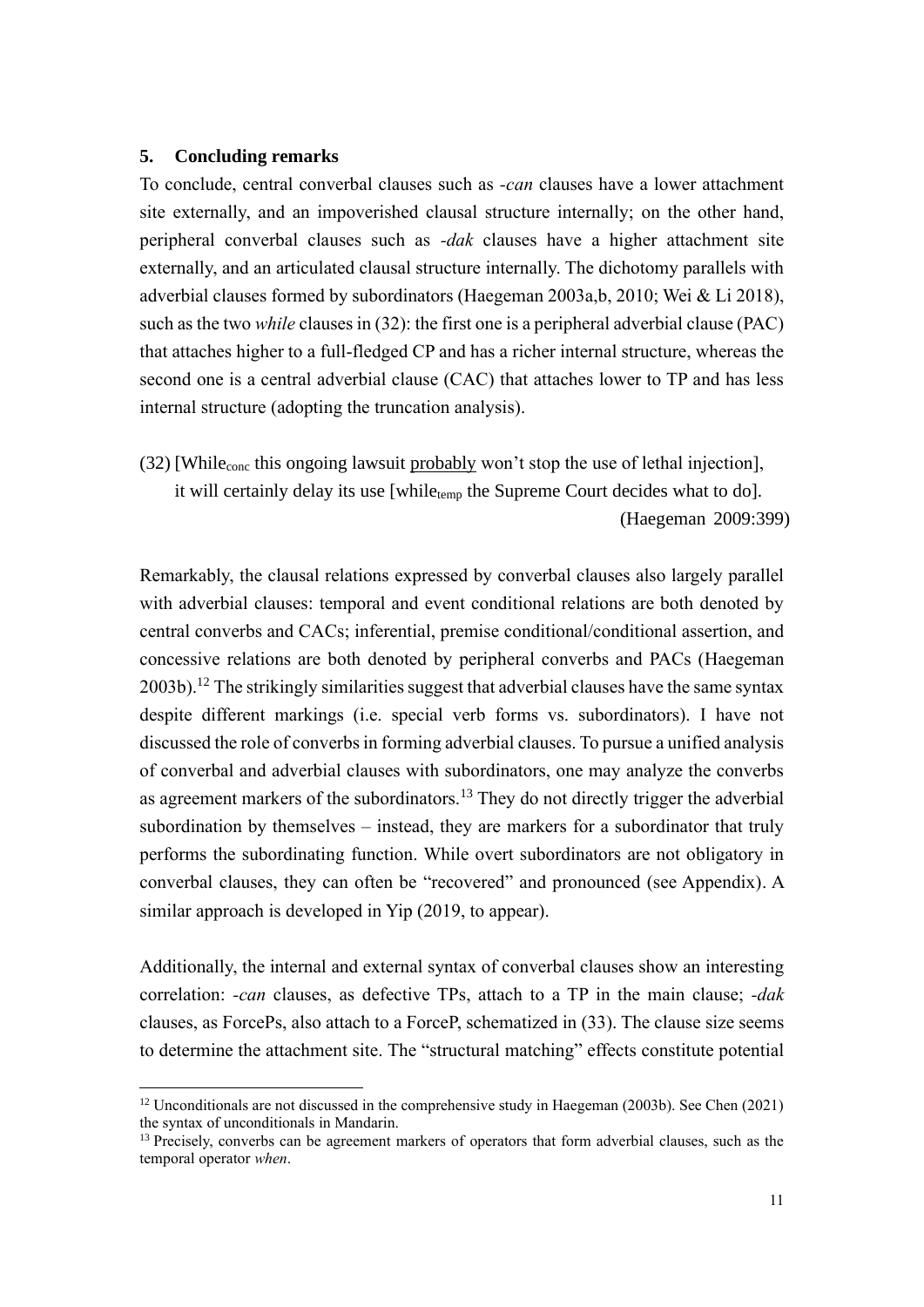support for Endo and Haegeman's (2019) suggestion that the external syntax of adverbial clauses is reducible to the internal syntax and await further exploration.

- ForceP TP … CP *Peripheral*  converbal<sub>"</sub> clauses *Central*  converbal clauses **ForceP** *…-dak…* (Sub) *…-can…* **TPDefective** (Sub)
- <span id="page-11-0"></span>(33) The "structural matching" effects in Cantonese converbal clauses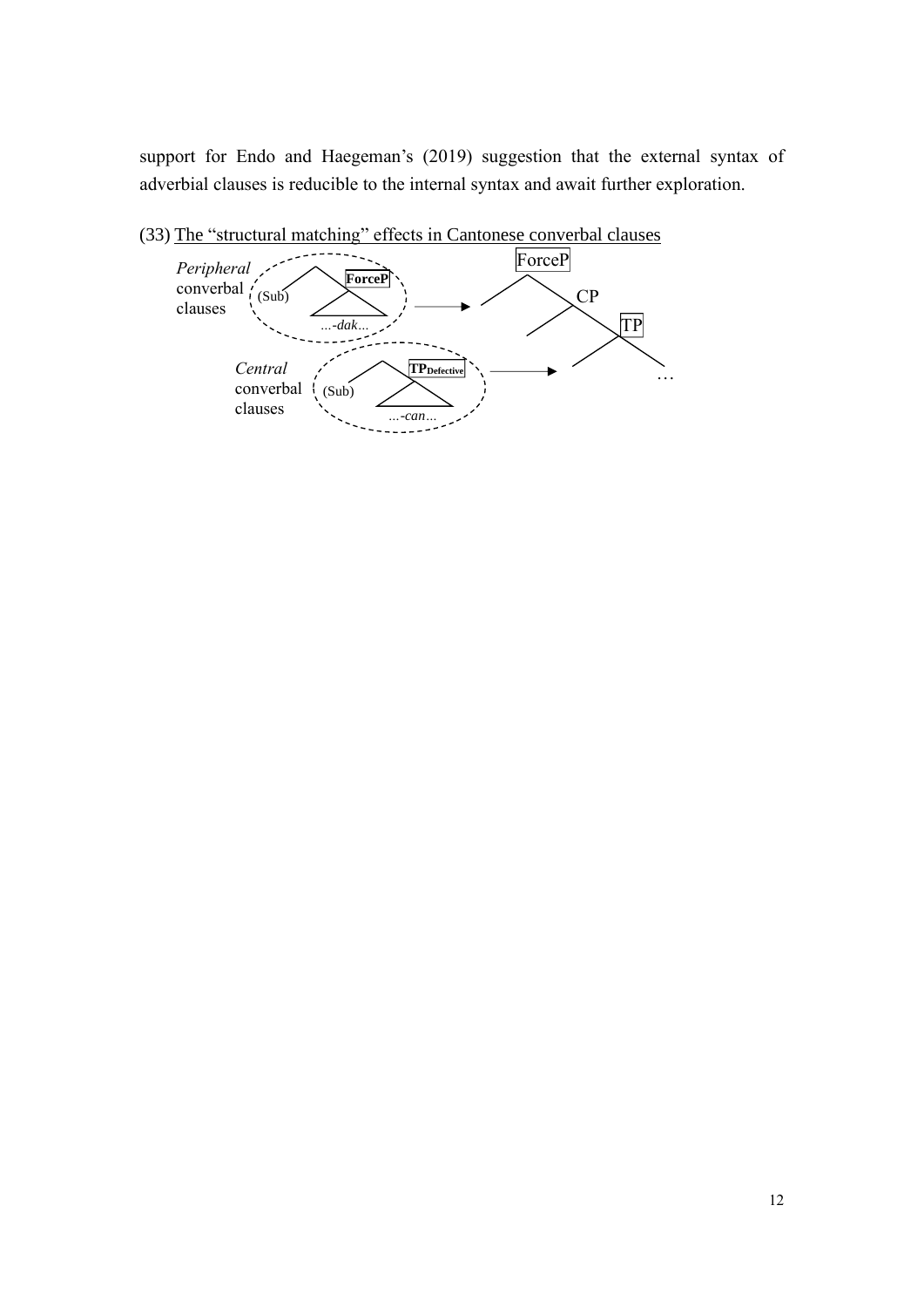# **6. Appendix: Clausal relations expressed by converbal clauses**

This appendix collects data on clausal relations expressed by the 11 converbs and the subordinators that they are compatible with. Most of the examples are naturally occurring data from news media, movies, daily conversations and the Internet, with the rest cited from the literature.

1. VV-*haa2* (VV  $\mathbb{F}$ ). It may express a simultaneous temporal relation 'when' ([=\(34\)-](#page-12-0) [\(35\)\)](#page-12-1) or an anterior temporal relation 'after' ([=\(36\)\)](#page-12-2). It may occur with the subordinators *hai/dong…gozan/gesihau* 'at the time when' and *zihau* 'after'.

<span id="page-12-1"></span><span id="page-12-0"></span>

| (34)行行下街突然比個女仔拖住                                                                                   | (StyleVjmedia, 2017/2/14) |  |  |  |  |
|----------------------------------------------------------------------------------------------------|---------------------------|--|--|--|--|
| [Hanghang-haa gaai] datjin bei go neoizai to-zyu                                                   |                           |  |  |  |  |
| RED.walk-HAA street suddenly PASS CL girl hold.hand-CONT                                           |                           |  |  |  |  |
| '(My) hand suddenly got held by a girl while I'm walking on the street.'                           |                           |  |  |  |  |
| (35)當你喺街食食吓嘢嘅時候,[]                                                                                 | (Internet, $2017/5/13$ )  |  |  |  |  |
| [dong nei hai gaai siksik- <b>haa</b> je ge sihau],                                                |                           |  |  |  |  |
| when 2sG at street RED.eat-HAA thing MOD time                                                      |                           |  |  |  |  |
| 'When you're eating on the street, '                                                               |                           |  |  |  |  |
| (36)你個細佬哥,乖乖吓又唔乖喇。                                                                                 | (Cheung 1972/2007:173)    |  |  |  |  |
| Nei go sailougo, [gwaaigwaai-haa] jau m-gwaai laa3.                                                |                           |  |  |  |  |
| 2sG CL kid RED.well.behaved-HAA again not-well.behaved SFP                                         |                           |  |  |  |  |
| 'You kid becomes naughty again after behaving well for a while.'                                   |                           |  |  |  |  |
|                                                                                                    |                           |  |  |  |  |
| 2. V-loeng5-V (V $\overline{M}$ V). It expresses an anterior temporal relation 'after' as in (37), |                           |  |  |  |  |

<span id="page-12-3"></span>(37)睇兩睇就撕咗封信。 (Zheng 1996:18)

<span id="page-12-2"></span>compatible with *zihau* 'after'.

[tai-**loeng**-tai] zau si-zo fung seon.

look-LOENG-look then rip-PFV CL letter

'(S/he) ripped the letter after a look/looking it for a short time.'

3. V-*hei2*…*soeng5lai4* (V 起…上嚟)*.* It may express a simultaneous temporal relation 'when'  $(=(38))$  $(=(38))$  or an event conditional reading 'if/once'  $(=(39))$  $(=(39))$ . It is compatible with the subordinators *hai/dong…gozan* 'at the time when', *jyugwo* 'if' and *zijiu* 'as long as'.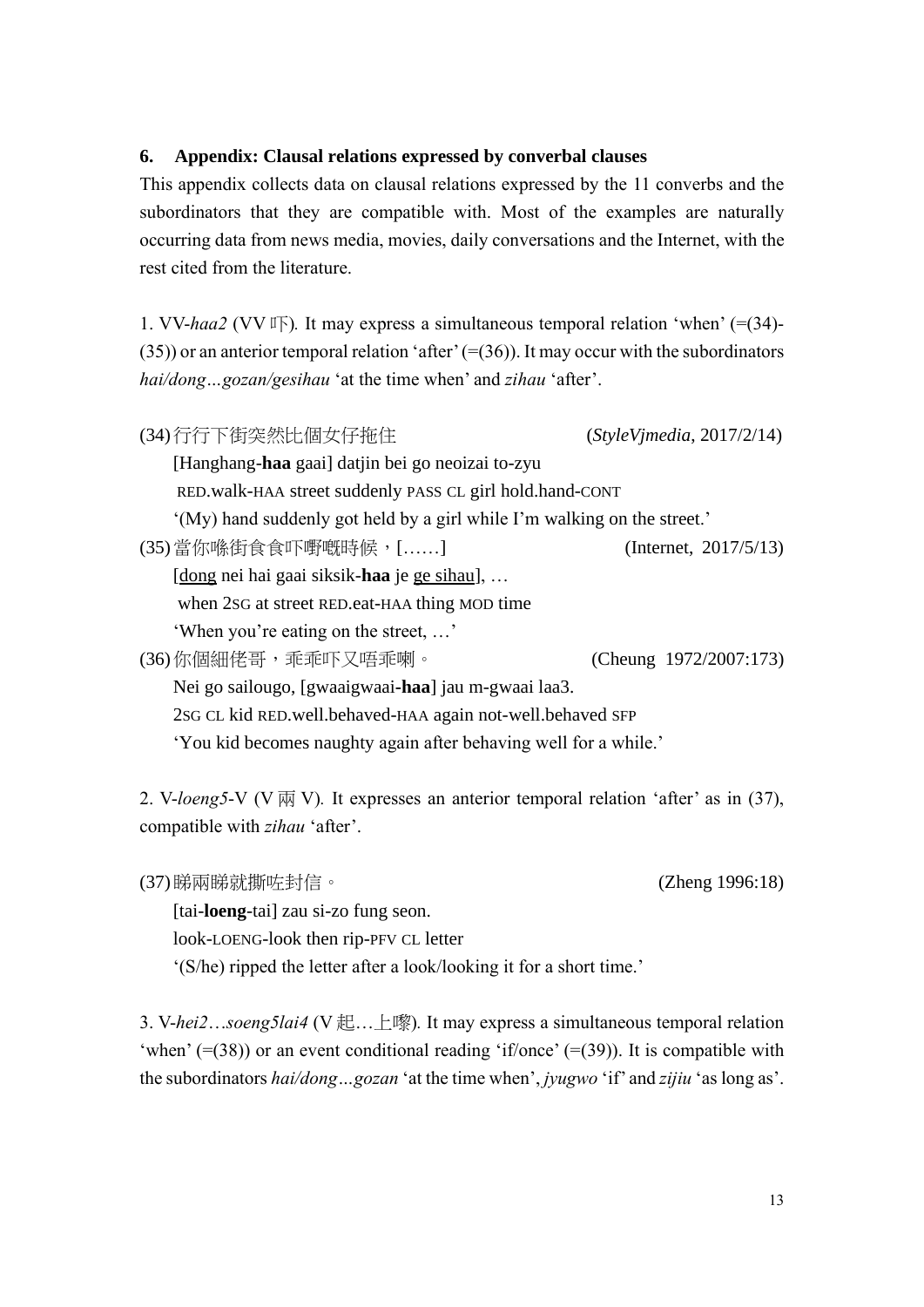- <span id="page-13-0"></span>(38)點知原來寂寞起上嚟嗰陣,個個都係一樣。 (*Happy Together*, 1997) Dimzi jyunloi [zikmok-**heisoenglai** gozan], go-go dou hai jatjoeng how.know turn.out lonely-HEISOENGLAI that.time CL-CL all be same 'Who knows people are all the same when they feel lonely.'
- 

<span id="page-13-1"></span>(39)有起事上嚟點算好呢? (Daily conversation, 2017/9/22)

[jau-**hei** si **soenglai**] dimsyunhou ne? have-HEI issue SOENGLAI what.to.do SFP 'What to do if something happens?'

4. V-*hei2* (V 起)*.* Similar to V-*hei2*…*soeng5lai4*, V-*hei2* may express a simultaneous temporal relation  $(=(40))$  $(=(40))$  and event conditional relation  $(=(41))$  $(=(41))$ , and is compatible with similar subordinators. Note that the two converbs have different grammatical properties synchronically (Tang 2015a) and distinct historical origins (Yiu 2008).

<span id="page-13-3"></span><span id="page-13-2"></span>

| (40) 但見起工嗰陣都唔知可以揾乜野講                                                                                                  | (Internet, $2020/7/2$ ) |  |  |  |  |                                                   |
|-----------------------------------------------------------------------------------------------------------------------|-------------------------|--|--|--|--|---------------------------------------------------|
| Daan [gin-hei gung gozan] dou m-zi hoji wan matje gong                                                                |                         |  |  |  |  |                                                   |
| but interview-HEI job that time also not-know may find what say                                                       |                         |  |  |  |  |                                                   |
| 'But (I) don't know what to say when I'm having a job interview.'                                                     |                         |  |  |  |  |                                                   |
| (41)如果講起行簡單或者文青風嘅手錶,[]<br>(Internet, $2017/5/14$ )<br>[jyugwo gong-hei haang gaandaan waakze mancing fung ge saubiu], |                         |  |  |  |  |                                                   |
|                                                                                                                       |                         |  |  |  |  | if say-HEI walk simple or hipster style MOD watch |
| 'If we talk about watches with a simple or hipster style, '                                                           |                         |  |  |  |  |                                                   |

5. V-*can1* (V 親)*.* It expresses an event conditional relation 'if/once' ([=\(42\)\)](#page-13-4) or a universal free relative reading 'whenever'  $(=(43))$  $(=(43))$ . It may occur with the subordinators *zijiu* 'as long as, (lit.) only if' (but not *jyugwo* 'if') and *muidong* 'whenever', or adverbials requiring subordination like *muici* 'every time' and *faanhai* 'all'.

<span id="page-13-5"></span><span id="page-13-4"></span>

| (42) 嗰個銀碼講親就嚇死你 ga33                                        | (MyRadio, 2017/6/1)                    |
|-------------------------------------------------------------|----------------------------------------|
| go go nganmaa [gong-can zau haaksei] nei gaa3               |                                        |
| that CL price say-CAN then scare.die you SFP                |                                        |
| 'That price, once (I) tell (you), you will be freaked out.' |                                        |
| (43) 每次見親佢都好似小粉絲咁                                           | ( <i>Oriental Daily</i> , $2021/4/6$ ) |
| [muici gin-can keoi] dou houci siufansi gam                 |                                        |
| every time see-CAN 3sG all like little fan that             |                                        |
| 'Every time (I) met him, (I) was like a little fan.'        |                                        |
|                                                             |                                        |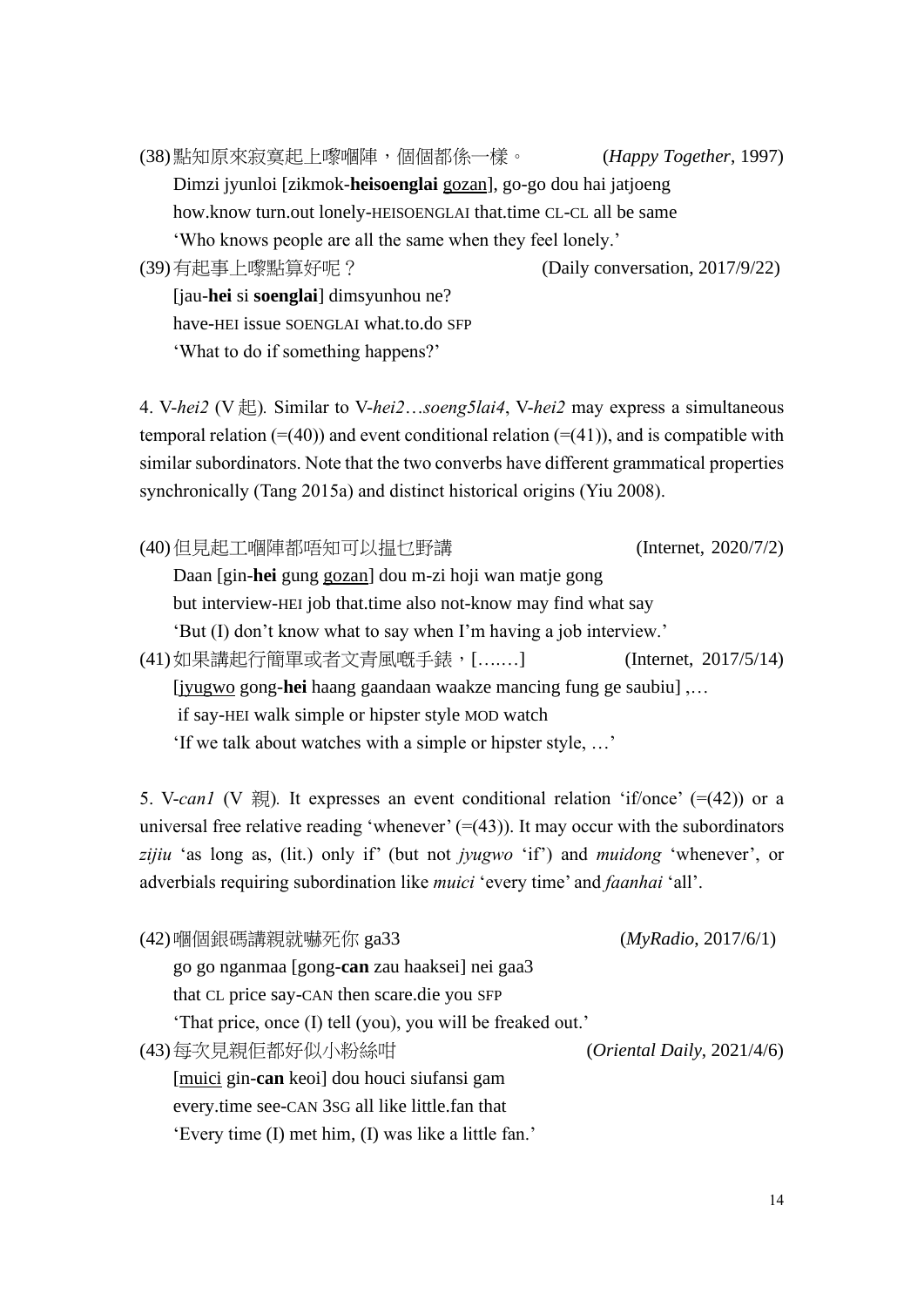6. V-*gik6* (quantificational) (V 極)*.* It expresses an unconditional reading 'no matter' ([=\(44\)\)](#page-14-0). Yet, it cannot occur with the unconditional subordinator *mouleon* 'no matter'. *-gik6* quantifies over events in the coverbal clauses, to be distinguished with another use that quantifies over degrees (Tang 2015a) (see no. 10 below).

<span id="page-14-0"></span>(44)琴日我幾肚餓,食極都唔飽。 (Gao 1980:145) kamjat ngo gei toungo, [sik-**gik**] dou m-baau yesterday 1SG how hungry eat-GIK all not-full

'Yesterday I was very hungry – my tummy wouldn't full no matter how much I ate.'

7. V-*lai4*-V-*heoi3* (V 嚟 V 去)*.* Like V*-gik6*, V-*lai4*-V-*heoi3* expresses an unconditional reading 'no matter' ([=\(45\)\)](#page-14-1). It also cannot occur with *mouleon* 'no matter'.

<span id="page-14-1"></span>(45)佢食嚟食去都係麵包。 (Tang 2015a:93)

[keoi sik-**lai**-sik-**heoi**] dou hai minbaau. 3SG eat-LAI-eat-HEOI all be bread 'He only eats bread. (lit.: no matter how much he eats, they are all bread.)'

8. V-*dak1* (V 得)*.* It may express an inferential/rationale relation 'since/now that'([=\(46\)\)](#page-14-2) or a premise conditional relation 'if/in case'  $(=(46))$  $(=(46))$ . It is compatible with the subordinators *geijin* 'since' and *jyugwo* 'if' (but not *zijiu* 'as long as').

<span id="page-14-2"></span>(46) 佢既然買得九個,即係佢想請大家食 (Daily conversation, 2018/4/3) [keoi geijin maai-**dak** gau go], zikhai keoi soeng ceng daaigaa sik 3SG since buy-DAK nine CL be 3SG want invite everyone eat 'Since s/he bought nine, meaning that s/he wanted to share with us.'

(47) 不過如果出得 time travel, 即係所有人都有機會復活。 (Internet, 2019/6/1) Batgwo [jyugwo ceot-**dak** time travel], zikhai sojau jan dou jau geiwui fukwut. but if use-DAK time travel be all person all have chance resurrect 'If there's time travel (in the new episode), then (I guess) everybody gets a chance to be back to life.'

9. V-*hoi1* (V 開)*.* Like V-*dak1,* V-*hoi1* may express an inferential/rationale relation 'since/now that'  $(=(46))$  $(=(46))$  or a premise conditional relation 'if/in case'  $(=(46))$ , compatible with *geijin* 'since' and *jyugwo* 'if' (but not *zijiu* 'as long as') respectively.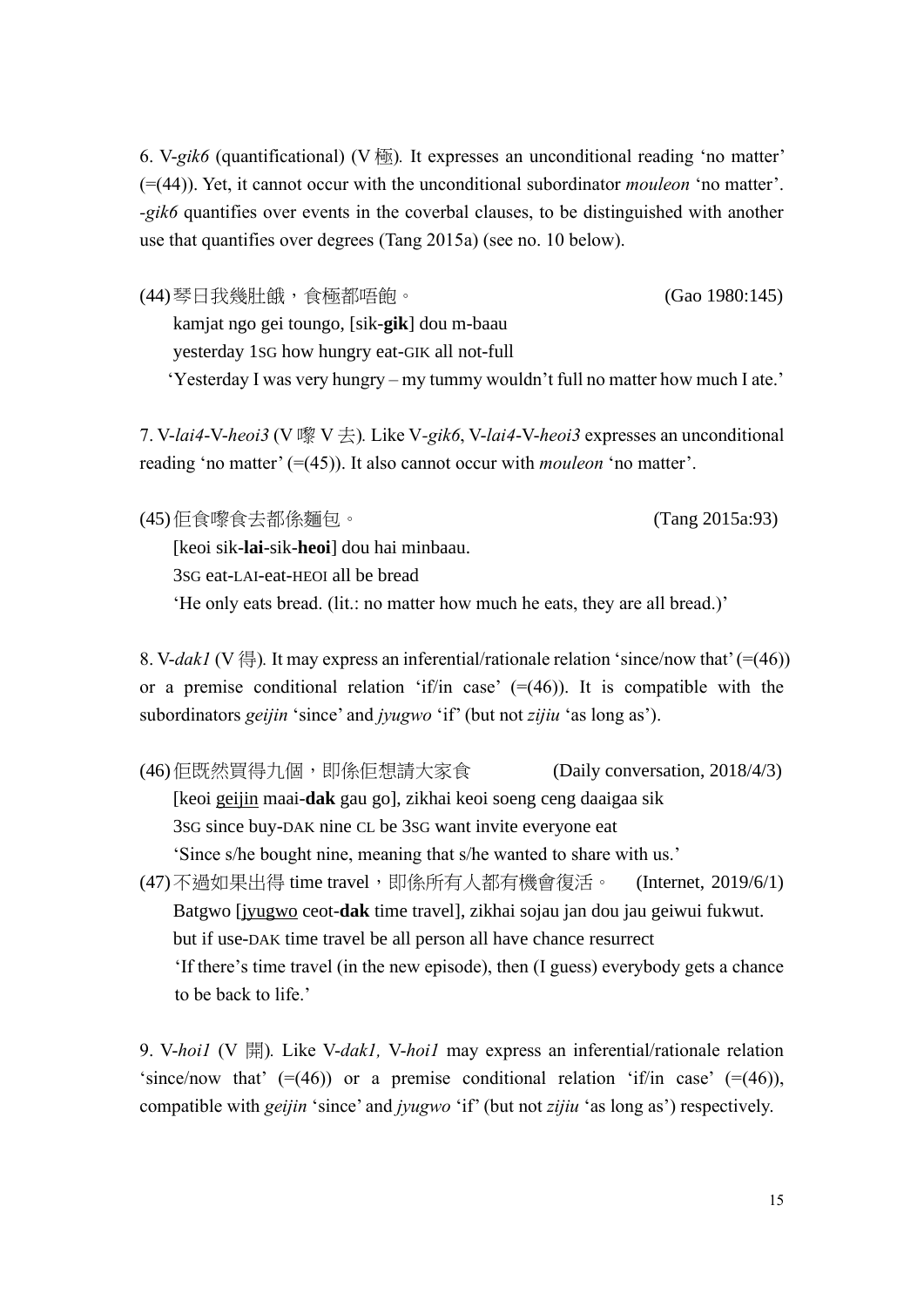(48)你睇開份明報就睇埋語文版。 (Auyeung 2012:102)

[nei tai-**hoi** fan Mingbou] zau tai-maai jyumanbaan.

2SG read-HOI CL Mingpao then read-ADD language.section

'Since you have been reading *Mingpao*, you should also read the language section.'

(49)你翻開嚟校園就順便搵我。 (Tang 2015a:89)

[nei faan-**hoi** lai haaujyun] zau seonbin wan ngo

2SG back-HOI come campus then in.passing find 1SG

'If you will come back to the campus, find me then.'

10. V-*gik6* (degree) (V 極)*.* It expresses an unconditional relation 'no matter how'  $(=(50))$  $(=(50))$  or a concessive relation 'even though'  $(=(51))$  $(=(51))$ . It may occur with the irrealis concessive subordinators *ziksi* 'even though' and *zauseon* 'even though', but not the realis *seoijin* 'although'. It also cannot occur with *mouleon* 'no matter'.

<span id="page-15-0"></span>(50)海南島凍極都冇呢度咁凍 (50) (Li et al. 1995:562)

[Hoinaamdou dung-**gik**] dou mou nidou gam dung

Hainan cold-GIK also not.have here so cold

'No matter how cold Hainan is, it still is not as cold as here.'

<span id="page-15-1"></span>(51)其實曾蔭權就算衰極佢係貪曾任內都算有派過錢與民同樂

Keisat [Zangjamkyun zausyun seoi-**gik** - keoi hai "Taamzang"], jamnoi dousyun jau paai-gwo cin jyumantunglok

honestly Donald.Tsang even.though bad-GIK 3SG be corrupt.Tsang during.job also have give-EXP money share.joy.with.people

'To be honest, even though Donald Tsang was awful – he is corrupted, he at least gave cash handouts to the people.' (Internet, 2017/12/25)

11. V-*dak1* … *lai4* (V 得…嚟)*.* It expresses a mixed temporal and conditional assertion relation, roughly as 'if (you wait) until the time when'  $(=(52))$  $(=(52))$ . The converbal clause carries an irrealis mood, and the main clause is an assertion evaluating what will happen at the time of the hypothetical situation in the converbal clause. It is compatible with *hai/dong…gozan/gesihau* 'at the time when' and *jyugwo* 'if'(but not *zijiu* 'as long as').

<span id="page-15-2"></span>(52)做得嚟就遲喇! (Cheung 1972/2007:129)

[zou-**daklai**] zau ci laa3! do-DAKLAI then late SFP 'It will be too late when you do it.'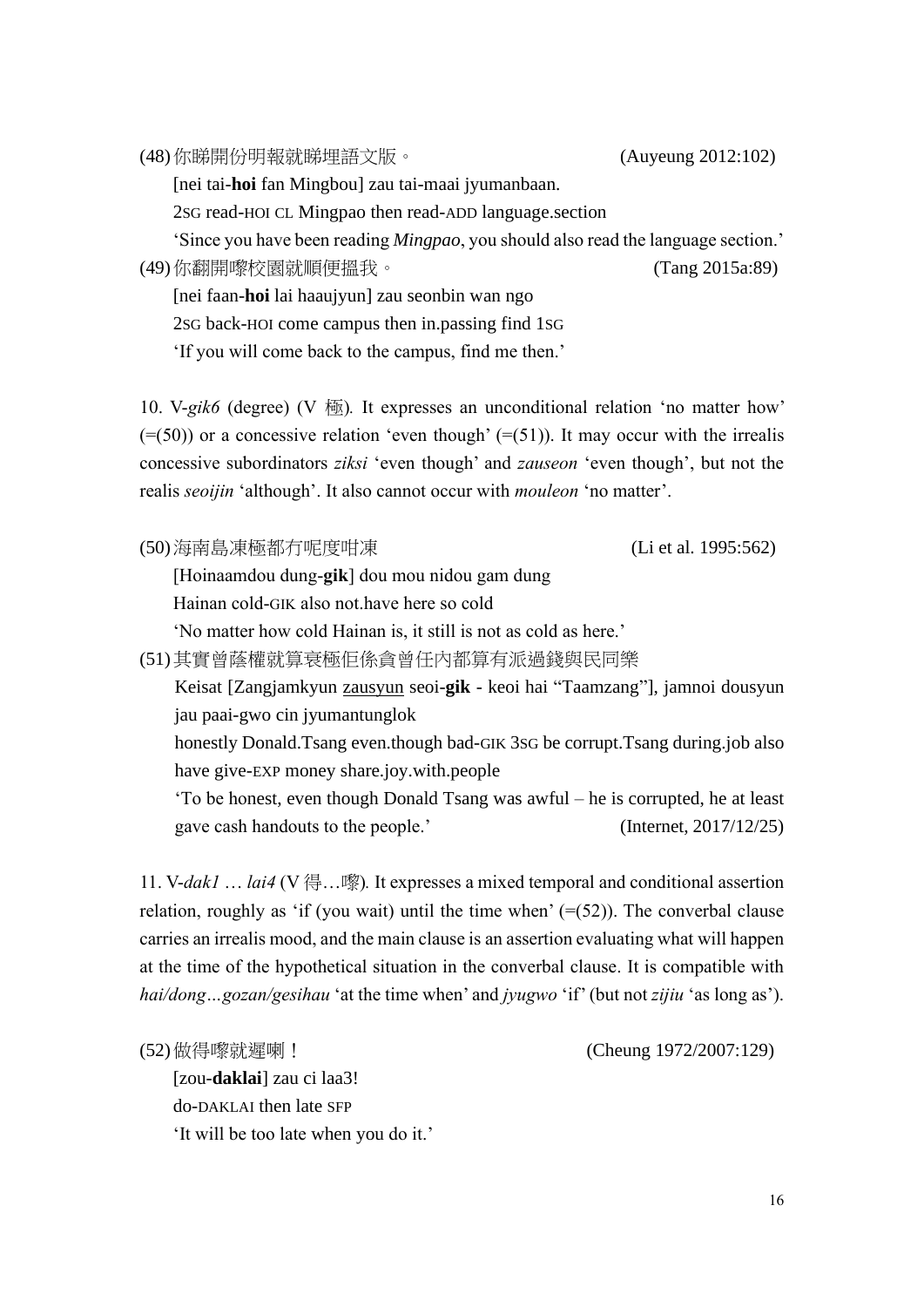#### **References**

- Au Yeung, Benjamin. 2012. *Cheng Guang Dong Hua* [Support Cantonese]. Hong Kong: Ming Chuang Press.
- Chen, Zhuo. 2021. The syntax of two types of Mandarin unconditionals. Paper presented at The 23rd Seoul International Conference on Generative Grammar (SICOGG-23), the Korea Generative Grammar Circle and Sogang University.
- Cheng, Siu-Pong. 2011. Grammatical Properties of "*gam2/dim2…faat3*" in Cantonese. Paper presented at Annual Research Forum of Linguistic Society of Hong Kong, City University of Hong Kong.
- Cheung, Samuel Hung-nin. 1972/2007. *Xianggang Yueyu Yufa de Yanjiu* [Cantonese as spoken in Hong Kong] (revised edition). Hong Kong: The Chinese University Press.
- Endo, Yoshido & Liliane Haegeman. 2019. Adverbial clauses and adverbial concord. *Glossa* 4(1): 48.1-32.
- Gao, Huanian. 1980. Guangzhou Fangyan Yanjiu [A study on Guangzhou dialects]. Hong Kong: Commercial Press.
- Greenbaum, Sidney. 1973. Adverbial *-ing* participle constructions in English. *Anglia Zeitschrift für englische Philologie* 91. 1-10.
- Haegeman, Liliane. 2003a. Conditional clauses: External and internal syntax. *Mind and Language* 18. 317–339.
- Haegeman, Liliane. 2003b. The syntax of adverbial clauses and its consequences for topicalisation. In M. Coene, G. De Cuyper et Y. D'Hulst, eds, *Antwerp Papers in Linguistics. 107. Current Studies in Comparative Romance Linguistics*, 61-90. Antwerpen University.
- Haegeman, Liliane. 2009. The movement analysis of temporal adverbial clauses. *English Language and Linguistics* 13(3). 385-408
- Haegeman, Liliane. 2010. The internal syntax of adverbial clauses. *Lingua* 120. 628- 648.
- Haspelmath, Martin. 1995a. Contextual and specialized converbs in Lezgian. In Martin Haspelmath & Ekkehard König, eds., *Converbs in Cross-Linguistic Perspective*, 415-440. Berlin & New York: Mouton de Gruyter.
- Haspelmath, Martin. 1995b. The converb as a cross-linguistically valid category. In Martin Haspelmath & Ekkehard König, eds., *Converbs in Cross-Linguistic Perspective*, 1-55. Berlin & New York: Mouton de Gruyter.
- Huang, C.-T. James. 1988. *Wǒ pǎo de kuài* and Chinese phrase structure. *Language*  64(2). 274-311.
- Huang, C.-T. James. 2017. On finiteness and the architecture of complements in verbal and noimal domains. Paper presented at TEAL-11. Academia Sinica, Taiwan.
- Lee, Peppina Po-lun. 2017. Quantification in Cantonese. In Denis Paperno & Edward L. Keenan, eds., *Handbook of Quantifiers in Natural Language, volume II*, 61– 112. Cham: Springer.
- Li, Xinkui, et al. 1995. *Guangzhou Fangyan Yanjiu* [A Study of Guangzhou Cantonese]. Guangzhou: Guangdong People's Publishing House.
- Luke, Kang-kwong. 1999. Yueyu "*dak*" zi de yongfa [Usage of *dak* in Cantonese]. *Fangyan* [Dialect] 3. 15-20.
- Matthews, Stephen & Virginia Yip 1994. *Cantonese: A Comprehensive Grammar*. London & New York: Routledge.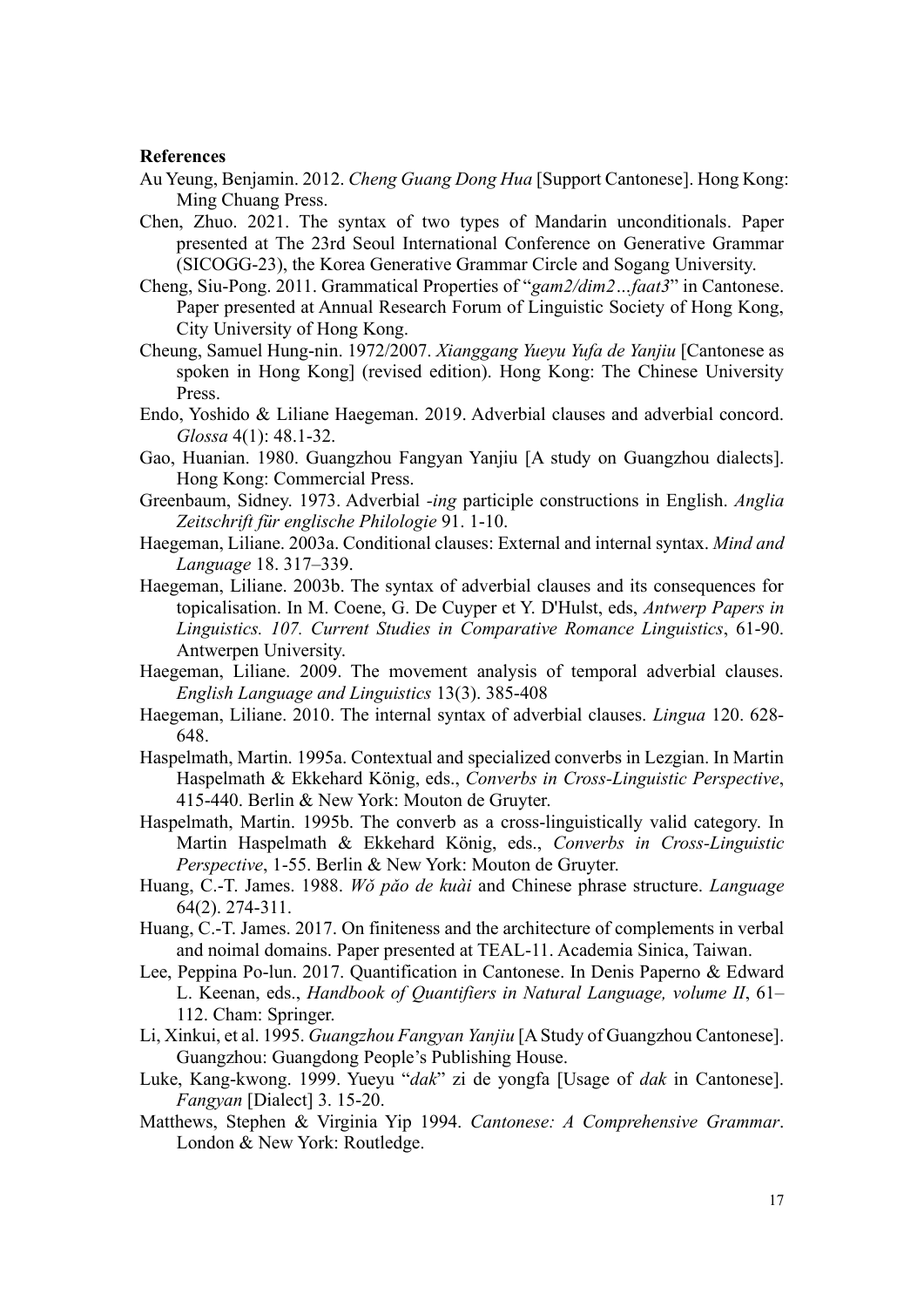- Nedjalkov, Vladimir P. 1995. Some typological parameters of converbs. In Martin Haspelmath & Ekkehard König, eds., *Converbs in Cross-Linguistic Perspective*, 97-136. Berlin & New York: Mouton de Gruyter.
- Pan, Victor Junnan, and Waltraud Paul. 2018. The syntax of complex sentences in Mandarin Chinese: a comprehensive overview with analyses. *Linguistic Analysis* 42(1-2). 63–162.
- Rizzi, Luigi. 1997. The fine structure of the left periphery. In Liliane Haegeman, ed. *Elements of Grammar: Handbook of Generative Syntax*. Kluwer: Dordrecht, 281- 337.
- Sio, Joanna Ut-Seong. 2020. The dual identity of the post-verbal *can1* in Cantonese: A non-specific resultative particle and a free choice item. *Studies in Chinese Linguistics*. 41(2) .139–159.
- Stump, Gregory Thomas. 1985. *The Semantic Variability of Absolute Constructions*. Dordrecht: Reidel.
- Sun, Yenan. 2020. The interaction of aspect marking and the QUD in Chinese. Paper presented at the LSHK Annual Research Forum (ARF) 2020, The Chinese University of Hong Kong.
- Sybesma, Rint & Boya Li. 2007. The dissection and structural mapping of Cantonese sentence final particles. *Lingua* 117. 1739–1783.
- Tang, Sze-Wing. 2002. Focus and *dak* in Cantonese. *Journal of Chinese Linguistics* 30(2). 266-309.
- Tang, Sze-Wing. 2006. Yueyu kuangshi xuci jiegou de jufa fenxi [A syntactic analysis of the discontinuous construction of function words in Cantonese]. *Hanyu Xuebao* [Chinese Linguistics] 14(2). 16-23.
- Tang, Sze-Wing. 2008. Yueyu kuangshi xuci "*mai...lo*" de jufa tedian [Syntactic properties of the discontinuous construction *mai ... lo* in Cantonese]. *Bulletin of Chinese Linguistics* 3(1).145-159.
- Tang, Sze-Wing. 2009. The syntax of two approximatives in Cantonese: discontinuous constructions formed with *zai6*. *Journal of Chinese Linguistics* 37(2). 227-256.
- Tang, Sze-Wing. 2015a. *Yueyu Yufa Jiangyi* [Lectures on Cantonese grammar]. Hong Kong: Commercial Press.
- Tang, Sze-Wing. 2015b. Cartographic syntax of pragmatic projections. In Audrey Li, Andrew Simpson & Wei-tien Dylan Tsai, eds., *Chinese Syntax in a Cross Linguistic Perspective*, 429–441. Oxford & New York: Oxford University Press.
- Tang, Sze-Wing. 2018. Yueyu dongci houzhui yu wanju wenti [Verbal suffixes and completeness in Cantonese]. In Dah-An Ho et al., eds., *Frontiers in the Study of Sinitic and Sino-Tibetan Languages: Festschrift in Honor of Professor Ting Panghsin on His 80th Birthday*, 686-696. Beijing: Social Sciences Academic Press (China).
- Tang, Sze-Wing. 2019. Cihui cengci de jumo zhuci [Sentence-final particles in the lexical layer]. *Language Teaching and Linguistic Studies* 3. 38-45.
- Tang, Sze-Wing. 2020. Cartographic syntax of performative projections: evidence from Cantonese. *Journal of East Asian Linguistics* 29(1). 1-30.
- Tang, Sze-Wing. 2022. On the syntax of incompleteness: evidence from the converbal construction in Cantonese. In Andrew Simpson, ed., *New Explorations in Chinese Theoretical Syntax: Studies in Honor of Yen-Hui Audrey Li*, 395-427. Amsterdam and Philadelphia: John Benjamins.